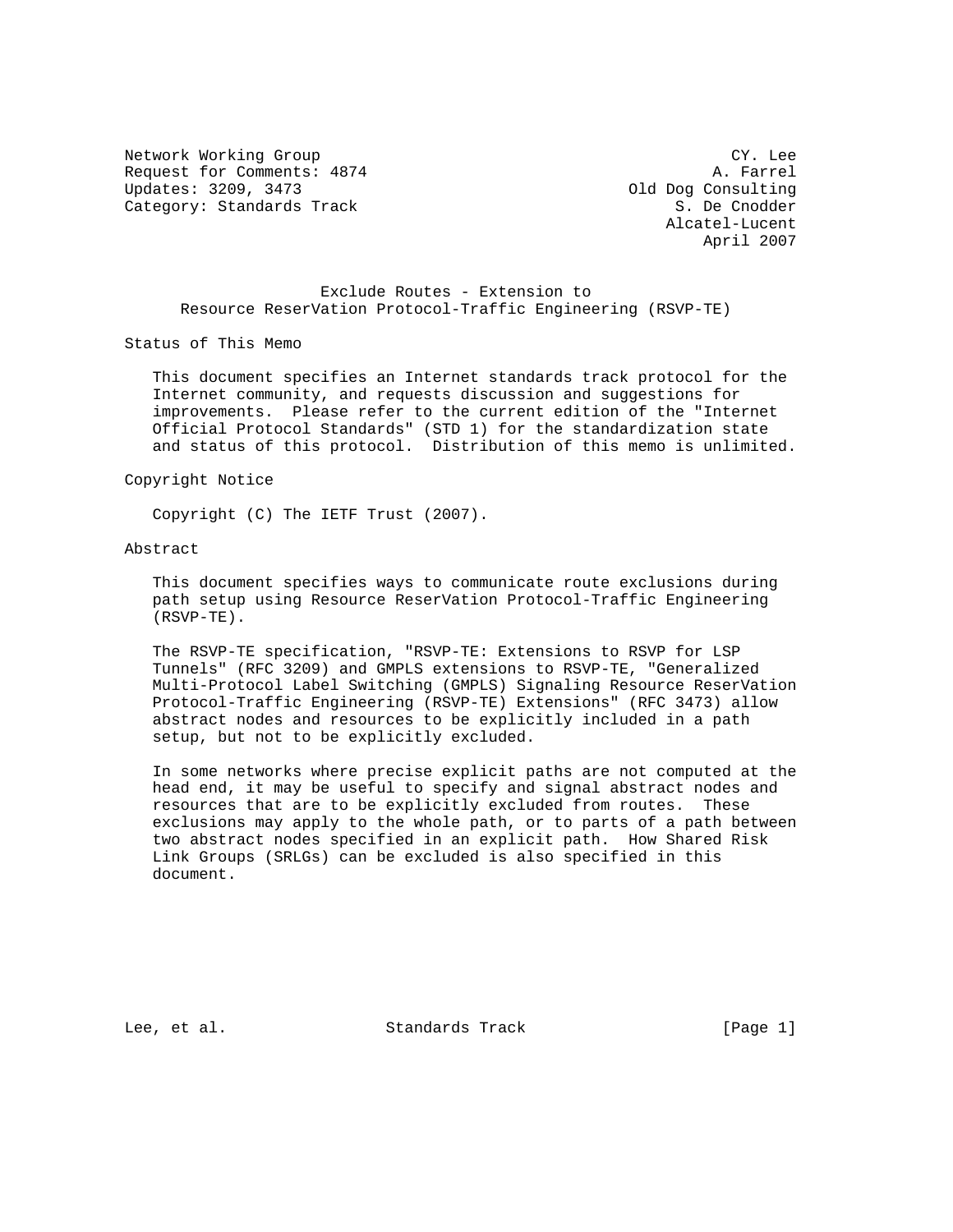# Table of Contents

|  | 3.1.3. Unnumbered Interface ID Subobject 10                 |
|--|-------------------------------------------------------------|
|  | 3.1.4. Autonomous System Number Subobject 10                |
|  |                                                             |
|  | 3.2. Processing Rules for the EXCLUDE_ROUTE Object (XRO) 11 |
|  |                                                             |
|  | 4.1. Explicit Exclusion Route Subobject (EXRS) 13           |
|  | 4.2. Processing Rules for the Explicit Exclusion Route      |
|  |                                                             |
|  | 5. Processing of XRO together with EXRS 16                  |
|  |                                                             |
|  |                                                             |
|  |                                                             |
|  |                                                             |
|  | 8.2. New RSVP-TE Class Numbers 18                           |
|  |                                                             |
|  |                                                             |
|  |                                                             |
|  |                                                             |
|  |                                                             |
|  |                                                             |
|  |                                                             |
|  |                                                             |
|  | A.3. Protection in the GMPLS Overlay Model 24               |
|  | A.4. LSP Protection inside a Single Area 25                 |

Lee, et al. Standards Track [Page 2]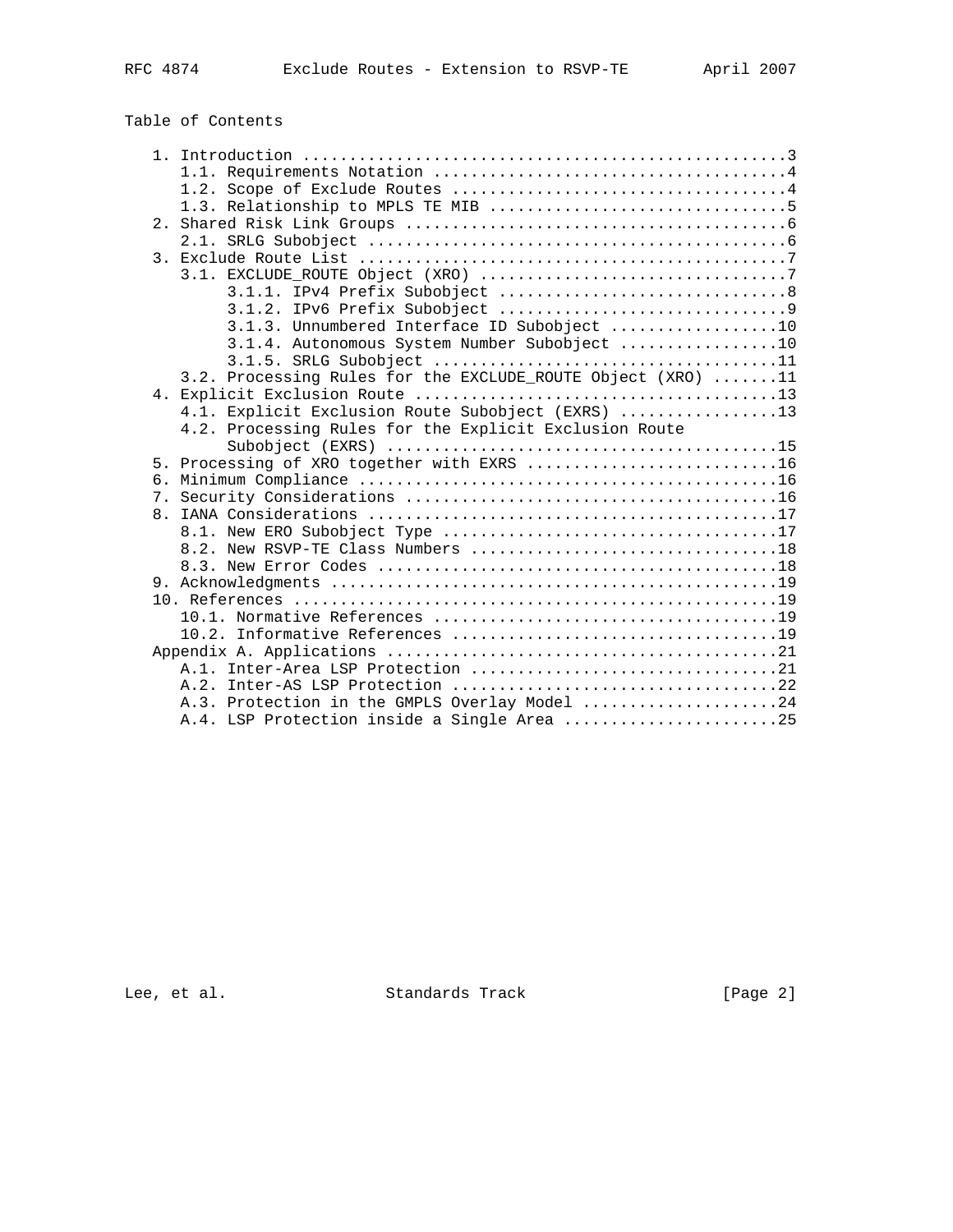## 1. Introduction

 The RSVP-TE specification [RFC3209] and GMPLS extensions [RFC3473] allow abstract nodes and resources to be explicitly included in a path setup, using the Explicit Route Object (ERO).

 In some systems, it may be useful to specify and signal abstract nodes and resources that are to be explicitly excluded from routes. This may be because loose hops or abstract nodes need to be prevented from selecting a route through a specific resource. This is a special case of distributed path calculation in the network.

 For example, route exclusion could be used in the case where two non-overlapping Label Switched Paths (LSPs) are required. In this case, one option might be to set up one path and collect its route using route recording, and then to exclude the routers on that first path from the setup for the second path. Another option might be to set up two parallel backbones, dual home the provider edge (PE) routers to both backbones, and then exclude the local router on backbone A the first time that you set up an LSP (to a particular distant PE), and exclude the local router on backbone B the second time that you set up an LSP.

Two types of exclusions are required:

- 1. Exclusion of certain abstract nodes or resources on the whole path. This set of abstract nodes is referred to as the Exclude Route list.
- 2. Exclusion of certain abstract nodes or resources between a specific pair of abstract nodes present in an ERO. Such specific exclusions are referred to as Explicit Exclusion Route.

 To convey these constructs within the signaling protocol, a new RSVP object and a new ERO subobject are introduced respectively.

- A new RSVP-TE object is introduced to convey the Exclude Route list. This object is the EXCLUDE\_ROUTE object (XRO).
- The second type of exclusion is achieved through a modification to the existing ERO. A new ERO subobject type the Explicit Exclusion Route Subobject (EXRS) is introduced to indicate an exclusion between a pair of included abstract nodes.

 The knowledge of SRLGs, as defined in [RFC4216], may be used to compute diverse paths that can be used for protection. In systems where it is useful to signal exclusions, it may be useful to signal SRLGs to indicate groups of resources that should be excluded on the

Lee, et al. Standards Track [Page 3]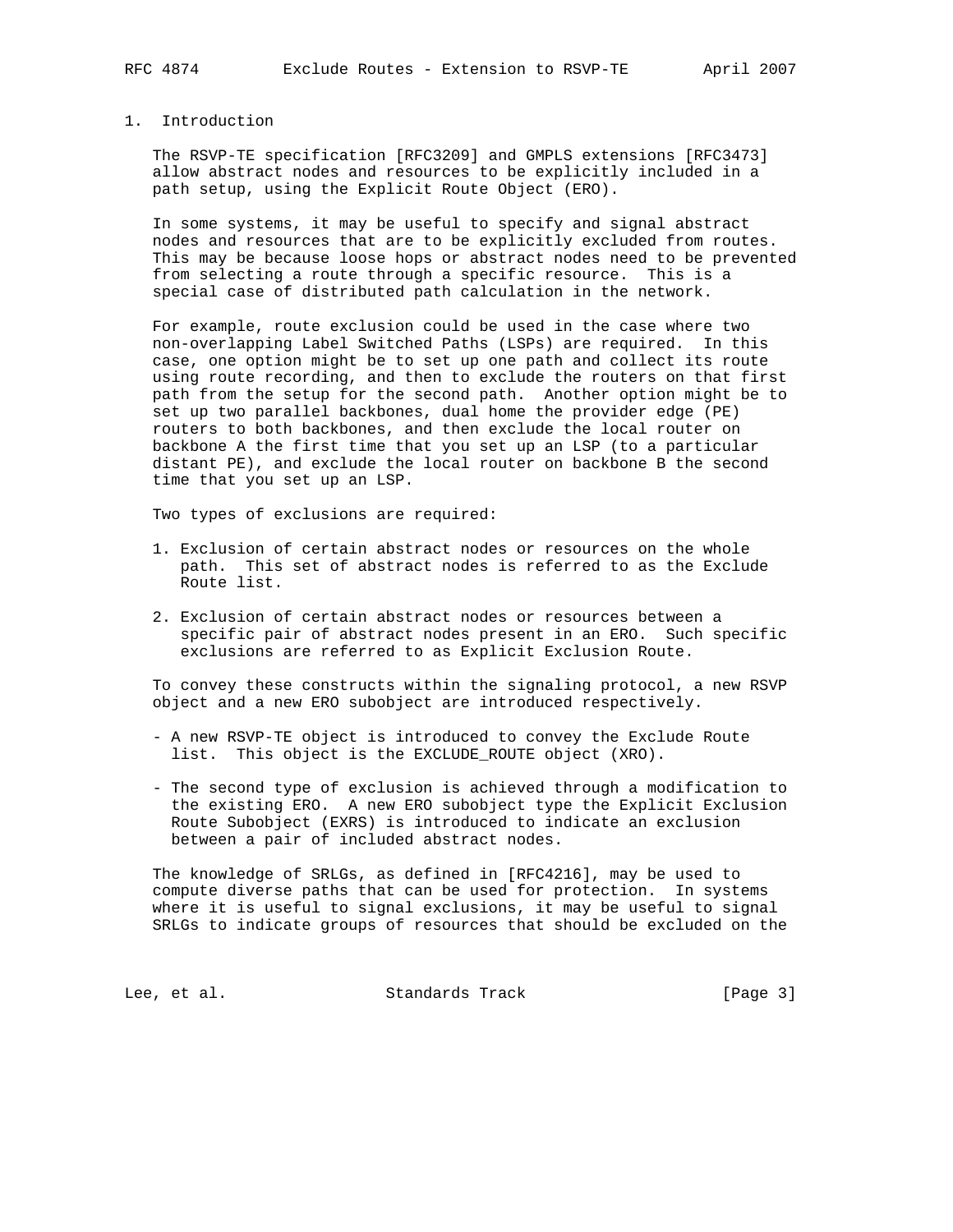whole path or between two abstract nodes specified in an explicit path.

 This document introduces a subobject to indicate an SRLG to be signaled in either of the two exclusion methods described above. This document does not assume or preclude any other usage for this subobject. This subobject might also be appropriate for use within an Explicit Route object (ERO) or Record Route object (RRO), but this is outside the scope of this document.

## 1.1. Requirements Notation

 The key words "MUST", "MUST NOT", "REQUIRED", "SHALL", "SHALL NOT", "SHOULD", "SHOULD NOT", "RECOMMENDED", "MAY", and "OPTIONAL" in this document are to be interpreted as described in [RFC2119].

### 1.2. Scope of Exclude Routes

 This document does not preclude a route exclusion from listing arbitrary nodes or network elements to avoid. The intent is, however, to indicate only the minimal number of subobjects to be explicitly avoided. For instance, it may be necessary to signal only the SRLGs (or Shared Risk Link Groups) to avoid. That is, the route exclusion is not intended to define the actual route by listing all of the choices to exclude at each hop, but rather to constrain the normal route selection process where loose hops or abstract nodes are to be expanded by listing certain elements to be avoided.

 It is envisaged that most of the conventional inclusion subobjects are specified in the signaled ERO only for the area where they are pertinent. The number of subobjects to be avoided, specified in the signaled XRO, may be constant throughout the whole path setup, or the subobjects to be avoided may be removed from the XRO as they become irrelevant in the subsequent hops of the path setup.

 For example, consider an LSP that traverses multiple computation domains. A computation domain may be an area in the administrative or IGP sense, or may be an arbitrary division of the network for active management and path computational purposes. Let the primary path be (Ingress, A1, A2, AB1, B1, B2, BC1, C1, C2, Egress) where:

- Xn denotes a node in domain X, and

- XYn denotes a node on the border of domain X and domain Y.

 Note that Ingress is a node in domain A, and Egress is a node in domain C. This is shown in Figure 1 where the domains correspond with areas.

Lee, et al. Standards Track [Page 4]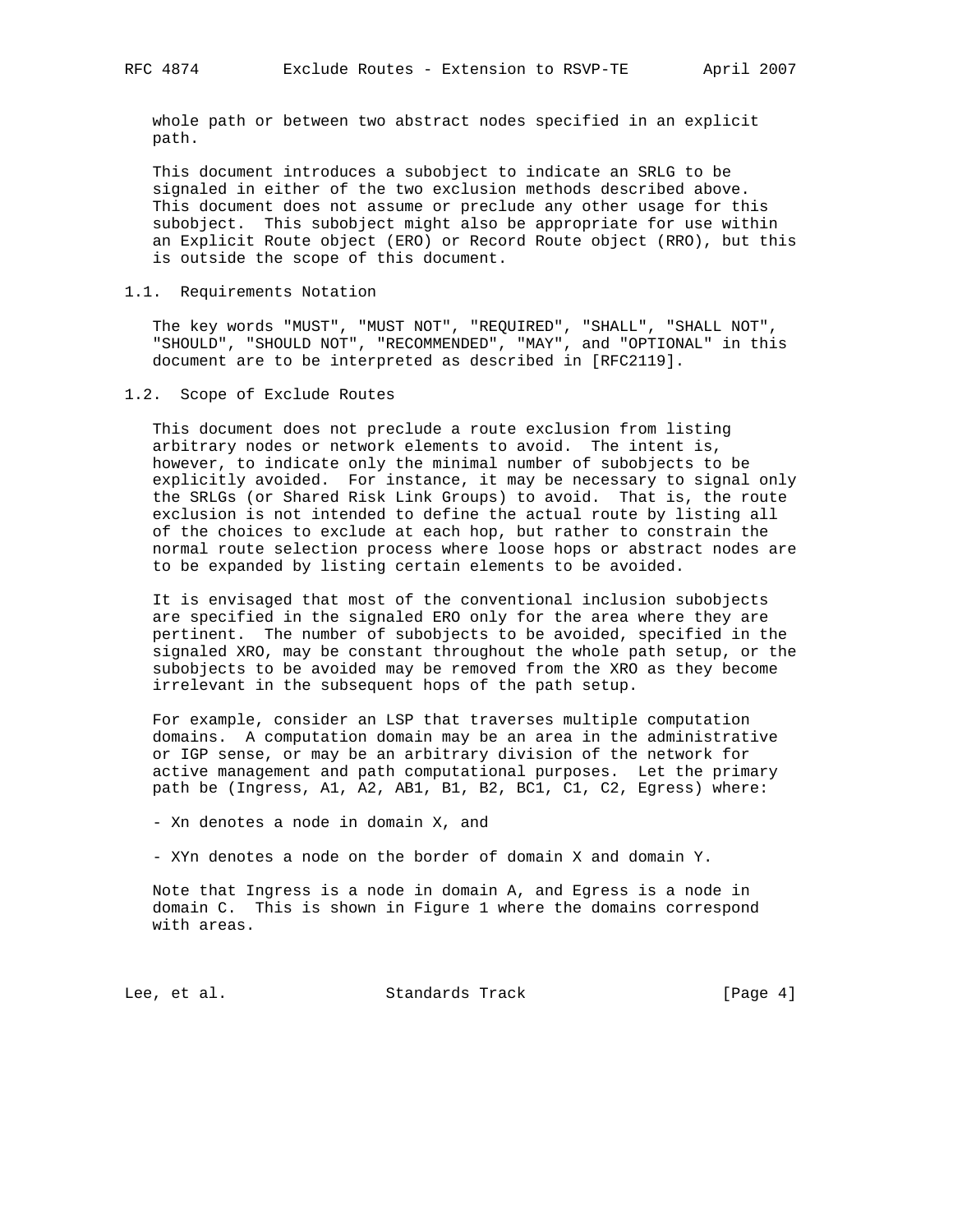

Figure 1: Domains Corresponding to IGP Areas

 Consider the establishment of a node-diverse protection path in the example above. The protection path must avoid all nodes on the primary path. The exclusions for area A are handled during Constrained Shortest Path First (CSPF) computation at Ingress, so the ERO and XRO signaled at Ingress could be (A3-strict, A4-strict, AB2-strict, Egress-loose) and (AB1, B1, B2, BC1, C1, C2), respectively. At AB2, the ERO and XRO could be (B3-strict, B4 strict, BC2-strict, Egress-loose) and (BC1, C1, C2), respectively. At BC2, the ERO could be (C3-strict, C4-strict, Egress-strict) and an XRO is not needed from BC2 onwards.

 In general, consideration SHOULD be given (as with explicit route) to the size of signaled data and the impact on the signaling protocol.

## 1.3. Relationship to MPLS TE MIB

 [RFC3812] defines managed objects for managing and modeling MPLS based traffic engineering. Included in [RFC3812] is a means to configure explicit routes for use on specific LSPs. This configuration allows the exclusion of certain resources.

 In systems where the full explicit path is not computed at the ingress (or at a path computation site for use at the ingress), it may be necessary to signal those exclusions. This document offers a means of doing this signaling.

Lee, et al. Standards Track [Page 5]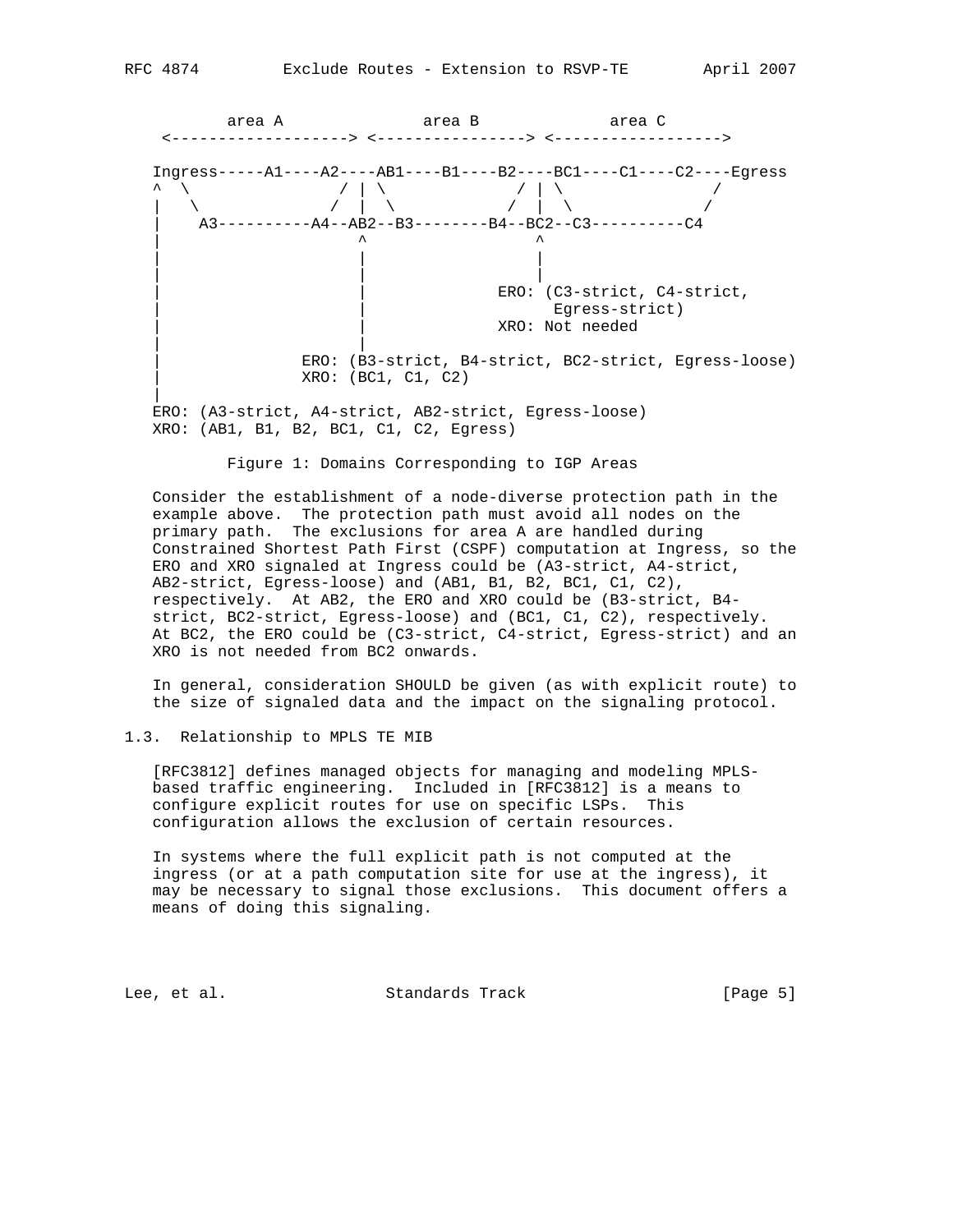## 2. Shared Risk Link Groups

 The identifier of an SRLG is defined as a 32-bit quantity in [RFC4202]. An SRLG subobject is introduced such that it can be used in the exclusion methods as described in the following sections. This document does not assume or preclude any other usage for this subobject. This subobject might also be appropriate for use within Explicit Route object (ERO) or Record Route object (RRO), but this is outside the scope of this document.

## 2.1. SRLG Subobject

 The new SRLG subobject is defined by this document as follows. Its format is modeled on the ERO subobjects defined in [RFC3209].

| 0 1 2 3 4 5 6 7 8 9 0 1 2 3 4 5 6 7 8 9 0 1 2 3 4 5 6 7 8 9 0 1 |      |  |  |  |  |  |  |  |  |        |          |  |  |  |  |  |  |  |  |  |                   |  |  |  |  |  |
|-----------------------------------------------------------------|------|--|--|--|--|--|--|--|--|--------|----------|--|--|--|--|--|--|--|--|--|-------------------|--|--|--|--|--|
|                                                                 |      |  |  |  |  |  |  |  |  |        |          |  |  |  |  |  |  |  |  |  |                   |  |  |  |  |  |
|                                                                 | Type |  |  |  |  |  |  |  |  | Length |          |  |  |  |  |  |  |  |  |  | SRLG Id (4 bytes) |  |  |  |  |  |
|                                                                 |      |  |  |  |  |  |  |  |  |        |          |  |  |  |  |  |  |  |  |  |                   |  |  |  |  |  |
| SRLG Id (continued)                                             |      |  |  |  |  |  |  |  |  |        | Reserved |  |  |  |  |  |  |  |  |  |                   |  |  |  |  |  |
|                                                                 |      |  |  |  |  |  |  |  |  |        |          |  |  |  |  |  |  |  |  |  |                   |  |  |  |  |  |

 $L$ 

 The L bit is an attribute of the subobject. The L bit is set if the subobject represents a loose hop in the explicit route. If the bit is not set, the subobject represents a strict hop in the explicit route.

 For exclusions (as used by XRO and EXRS defined in this document), the L bit SHOULD be set to zero and ignored.

#### Type

The type of the subobject (34)

Length

 The Length contains the total length of the subobject in bytes, including the Type and Length fields. The Length is always 8.

SRLG Id

The 32-bit identifier of the SRLG.

Reserved

 This field is reserved. It SHOULD be set to zero on transmission and MUST be ignored on receipt.

Lee, et al. Standards Track [Page 6]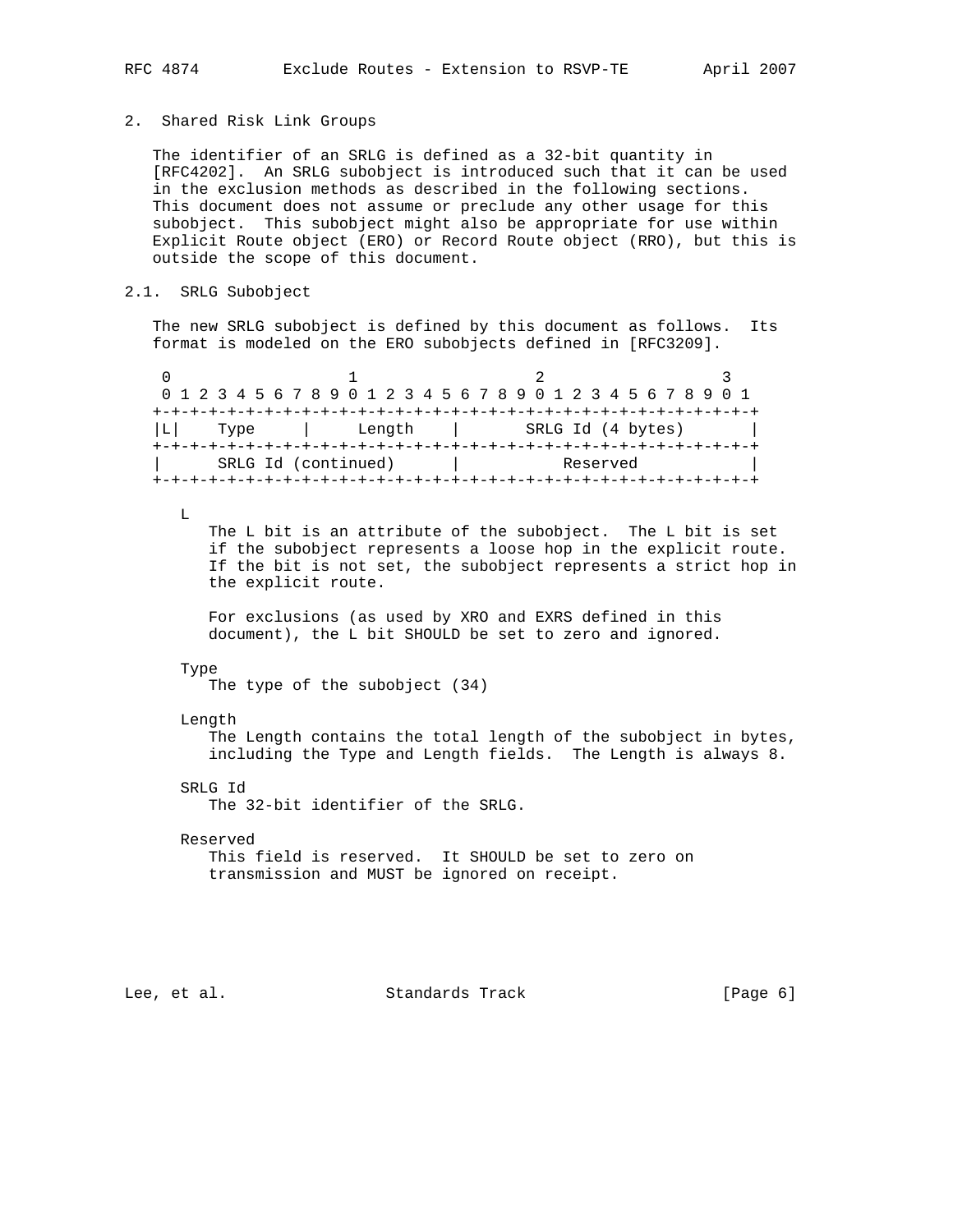3. Exclude Route List

 The exclude route identifies a list of abstract nodes that should not be traversed along the path of the LSP being established. It is RECOMMENDED that the size of the exclude route list be limited to a value local to the node originating the exclude route list.

3.1. EXCLUDE\_ROUTE Object (XRO)

 Abstract nodes to be excluded from the path are specified via the EXCLUDE\_ROUTE object (XRO).

 Currently, one C\_Type is defined, Type 1 EXCLUDE\_ROUTE. The EXCLUDE\_ROUTE object has the following format:

Class =  $232$ , C\_Type =  $1$  $\begin{array}{ccccccc}\n0 & & & 1 & & & 2 & & 3\n\end{array}$  0 1 2 3 4 5 6 7 8 9 0 1 2 3 4 5 6 7 8 9 0 1 2 3 4 5 6 7 8 9 0 1 +-+-+-+-+-+-+-+-+-+-+-+-+-+-+-+-+-+-+-+-+-+-+-+-+-+-+-+-+-+-+-+-+ | | // (Subobjects) // | | +-+-+-+-+-+-+-+-+-+-+-+-+-+-+-+-+-+-+-+-+-+-+-+-+-+-+-+-+-+-+-+-+

 The contents of an EXCLUDE\_ROUTE object are a series of variable length data items called subobjects. This specification adapts ERO subobjects as defined in [RFC3209], [RFC3473], and [RFC3477] for use in route exclusions. The SRLG subobject as defined in Section 2 of this document has not been defined before. The SRLG subobject is defined here for use with route exclusions.

The following subobject types are supported.

| Type     | Subobject                                                                                 |
|----------|-------------------------------------------------------------------------------------------|
| 32<br>34 | IPv4 prefix<br>IPv6 prefix<br>Unnumbered Interface ID<br>Autonomous system number<br>SRLG |
|          |                                                                                           |

 The defined values for Type above are specified in [RFC3209] and in this document.

 The concept of loose or strict hops has no meaning in route exclusion. The L bit, defined for ERO subobjects in [RFC3209], is reused here to indicate that an abstract node MUST be excluded (value

Lee, et al. Standards Track [Page 7]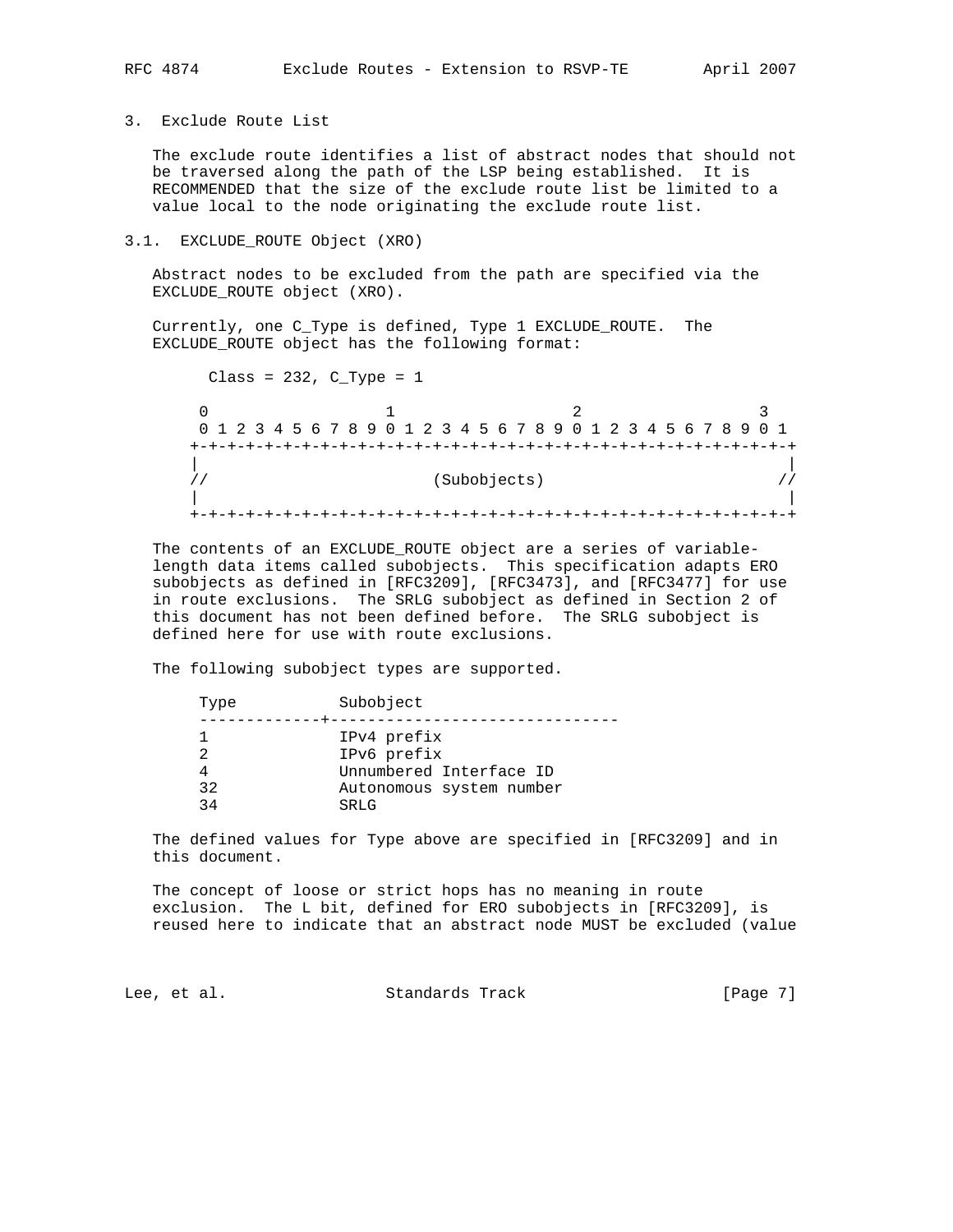0) or SHOULD be avoided (value 1). The distinction is that the path of an LSP must not traverse an abstract node listed in the XRO with the L bit clear, but may traverse one with the L bit set. A node responsible for routing an LSP (for example, for expanding a loose hop) should attempt to minimize the number of abstract nodes listed in the XRO with the L bit set that are traversed by the LSP according to local policy. A node generating XRO subobjects with the L bit set must be prepared to accept an LSP that traverses one, some, or all of the corresponding abstract nodes.

 Subobjects 1, 2, and 4 refer to an interface or a set of interfaces. An Attribute octet is introduced in these subobjects to indicate the attribute (e.g., interface, node, SRLG) associated with the interfaces that should be excluded from the path. For instance, the attribute node allows a whole node to be excluded from the path by specifying an interface of that node in the XRO subobject, in contrast to the attribute interface, which allows a specific interface (or multiple interfaces) to be excluded from the path without excluding the whole node. The attribute SRLG allows all SRLGs associated with an interface to be excluded from the path.

3.1.1. IPv4 Prefix Subobject

|      | 0 1 2 3 4 5 6 7 8 9 0 1 2 3 4 5 6 7 8 9 0 1 2 3 4 5 6 7 8 9 0 1 |  |  |                                 |  |  |  |  |  |  |  |  |
|------|-----------------------------------------------------------------|--|--|---------------------------------|--|--|--|--|--|--|--|--|
|      |                                                                 |  |  |                                 |  |  |  |  |  |  |  |  |
| Type |                                                                 |  |  | Length   IPv4 address (4 bytes) |  |  |  |  |  |  |  |  |
|      |                                                                 |  |  |                                 |  |  |  |  |  |  |  |  |
|      | IPv4 address (continued)                                        |  |  | Prefix Length   Attribute       |  |  |  |  |  |  |  |  |
|      |                                                                 |  |  |                                 |  |  |  |  |  |  |  |  |

L

 0 indicates that the attribute specified MUST be excluded. 1 indicates that the attribute specified SHOULD be avoided.

Attribute

 Interface attribute values 0 indicates that the interface or set of interfaces associated with the IPv4 prefix should be excluded or avoided.

 Node attribute value 1 indicates that the node or set of nodes associated with the IPv4 prefix should be excluded or avoided.

Lee, et al. Standards Track [Page 8]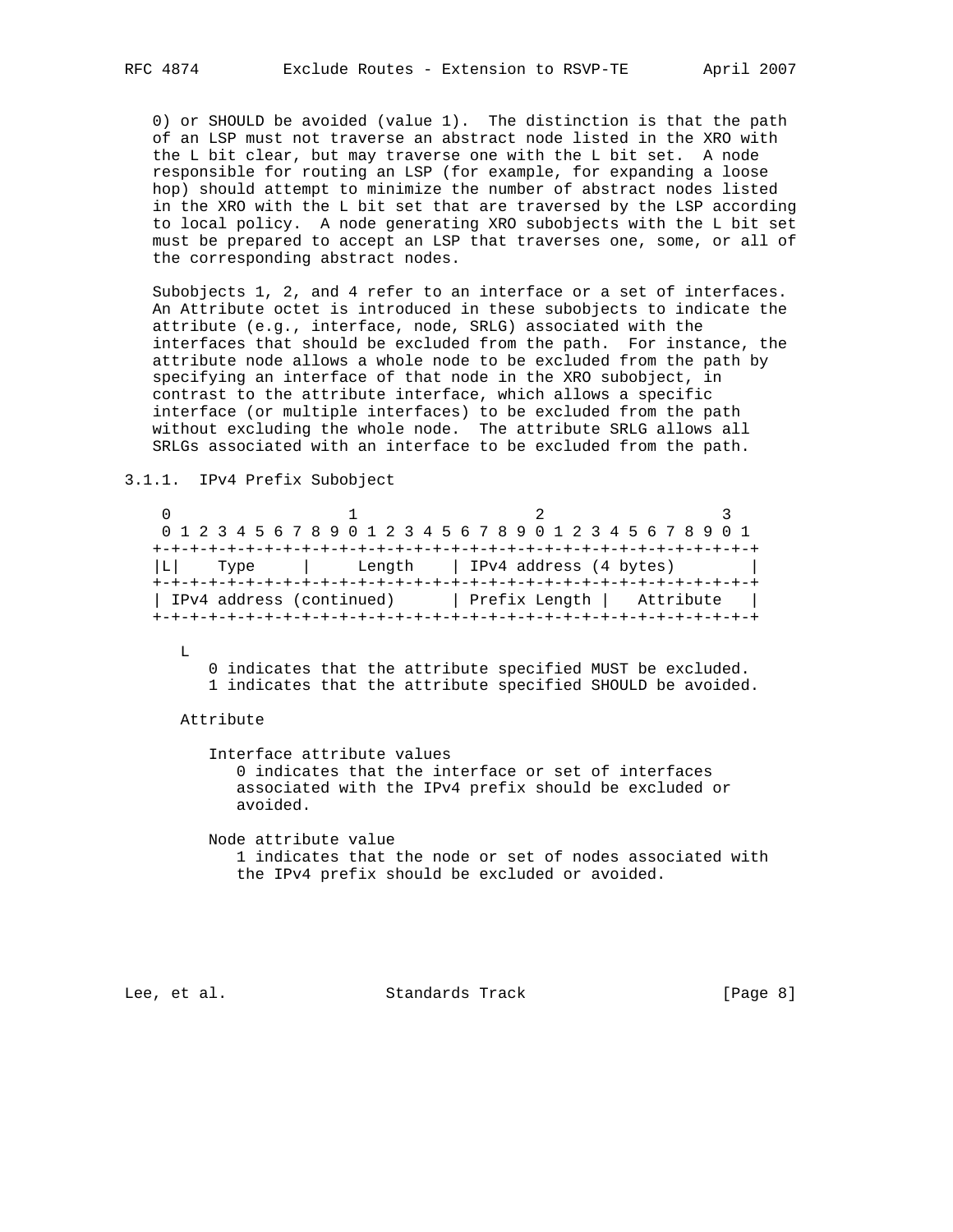SRLG attribute values 2 indicates that all the SRLGs associated with the IPv4 prefix should be excluded or avoided.

The rest of the fields are as defined in [RFC3209].

```
3.1.2. IPv6 Prefix Subobject
```
0  $1$  2 3 0 1 2 3 4 5 6 7 8 9 0 1 2 3 4 5 6 7 8 9 0 1 2 3 4 5 6 7 8 9 0 1 +-+-+-+-+-+-+-+-+-+-+-+-+-+-+-+-+-+-+-+-+-+-+-+-+-+-+-+-+-+-+-+-+ |L| Type | Length | IPv6 address (16 bytes) | +-+-+-+-+-+-+-+-+-+-+-+-+-+-+-+-+-+-+-+-+-+-+-+-+-+-+-+-+-+-+-+-+ | IPv6 address (continued) | +-+-+-+-+-+-+-+-+-+-+-+-+-+-+-+-+-+-+-+-+-+-+-+-+-+-+-+-+-+-+-+-+ | IPv6 address (continued) | +-+-+-+-+-+-+-+-+-+-+-+-+-+-+-+-+-+-+-+-+-+-+-+-+-+-+-+-+-+-+-+-+ | IPv6 address (continued) | +-+-+-+-+-+-+-+-+-+-+-+-+-+-+-+-+-+-+-+-+-+-+-+-+-+-+-+-+-+-+-+-+ | IPv6 address (continued) | Prefix Length | Attribute | +-+-+-+-+-+-+-+-+-+-+-+-+-+-+-+-+-+-+-+-+-+-+-+-+-+-+-+-+-+-+-+-+

L

 0 indicates that the attribute specified MUST be excluded. 1 indicates that the attribute specified SHOULD be avoided.

#### Attribute

 Interface attribute value 0 indicates that the interface or set of interfaces associated with the IPv6 prefix should be excluded or avoided.

 Node attribute value 1 indicates that the node or set of nodes associated with the IPv6 prefix should be excluded or avoided.

 SRLG attribute value 2 indicates that all the SRLGs associated with the IPv6 prefix should be excluded or avoided.

The rest of the fields are as defined in [RFC3209].

Lee, et al. Standards Track [Page 9]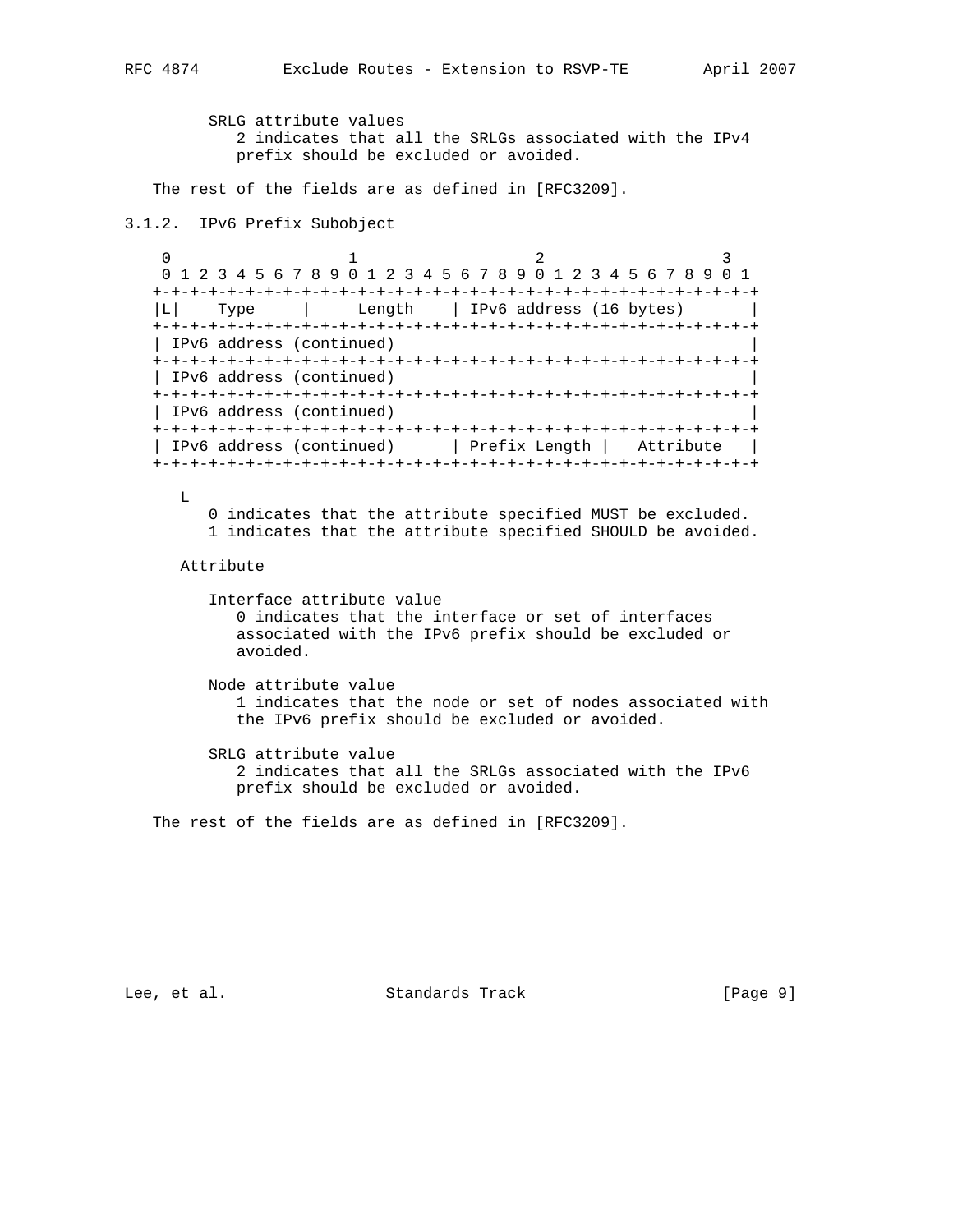3.1.3. Unnumbered Interface ID Subobject 0  $1$  2 3 0 1 2 3 4 5 6 7 8 9 0 1 2 3 4 5 6 7 8 9 0 1 2 3 4 5 6 7 8 9 0 1 +-+-+-+-+-+-+-+-+-+-+-+-+-+-+-+-+-+-+-+-+-+-+-+-+-+-+-+-+-+-+-+-+ |L| Type | Length | Reserved | Attribute | | | | |(must be zero) | | +-+-+-+-+-+-+-+-+-+-+-+-+-+-+-+-+-+-+-+-+-+-+-+-+-+-+-+-+-+-+-+-+ TE Router ID +-+-+-+-+-+-+-+-+-+-+-+-+-+-+-+-+-+-+-+-+-+-+-+-+-+-+-+-+-+-+-+-+ Interface ID (32 bits) +-+-+-+-+-+-+-+-+-+-+-+-+-+-+-+-+-+-+-+-+-+-+-+-+-+-+-+-+-+-+-+-+ L 0 indicates that the attribute specified MUST be excluded. 1 indicates that the attribute specified SHOULD be avoided. Attribute Interface attribute value 0 indicates that the Interface ID specified should be excluded or avoided. Node attribute value 1 indicates that the node with the Router ID should be excluded or avoided (this can be achieved using an IPv4/v6 subobject as well, but is included here because it may be convenient to use information from subobjects of an RRO, as defined in [RFC3477], in specifying the exclusions). SRLG attribute value 2 indicates that all the SRLGs associated with the interface should be excluded or avoided. Reserved This field is reserved. It SHOULD be set to zero on transmission and MUST be ignored on receipt. The rest of the fields are as defined in [RFC3477]. 3.1.4. Autonomous System Number Subobject The meaning of the L bit is as follows: 0 indicates that the abstract node specified MUST be excluded. 1 indicates that the abstract node specified SHOULD be avoided. The rest of the fields are as defined in [RFC3209]. There is no Attribute octet defined. Lee, et al. Standards Track [Page 10]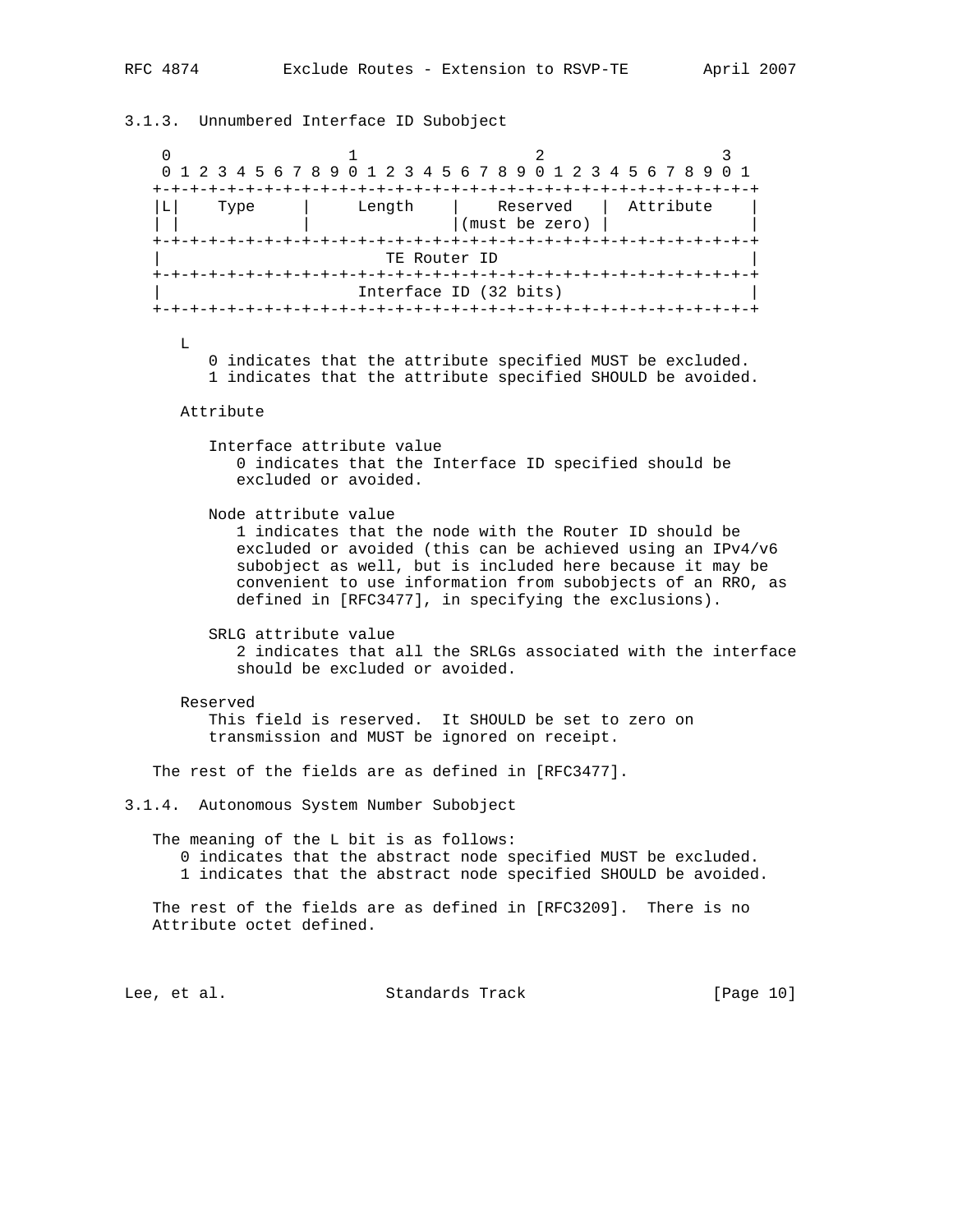3.1.5. SRLG Subobject

The meaning of the L bit is as follows:

 0 indicates that the SRLG specified MUST be excluded 1 indicates that the SRLG specified SHOULD be avoided

 The Attribute octet is not present. The rest of the fields are as defined in the "SRLG Subobject" section of this document.

## 3.2. Processing Rules for the EXCLUDE\_ROUTE Object (XRO)

 The exclude route list is encoded as a series of subobjects contained in an EXCLUDE\_ROUTE object. Each subobject identifies an abstract node in the exclude route list.

 Each abstract node may be a precisely specified IP address belonging to a node, or an IP address with prefix identifying interfaces of a group of nodes, an Autonomous System, or an SRLG.

 The Explicit Route and routing processing is unchanged from the description in [RFC3209] with the following additions:

- 1. When a Path message is received at a node, the node MUST check that it is not a member of any of the abstract nodes in the XRO if it is present in the Path message. If the node is a member of any of the abstract nodes in the XRO with the L-flag set to "exclude", it SHOULD return a PathErr with the error code "Routing Problem" and error value of "Local node in Exclude Route". If there are SRLGs in the XRO, the node SHOULD check that the resources the node uses are not part of any SRLG with the L-flag set to "exclude" that is specified in the XRO. If it is, it SHOULD return a PathErr with error code "Routing Problem" and error value of "Local node in Exclude Route".
- 2. Each subobject MUST be consistent. If a subobject is not consistent then the node SHOULD return a PathErr with error code "Routing Problem" and error value "Inconsistent Subobject". An example of an inconsistent subobject is an IPv4 Prefix subobject containing the IP address of a node and the attribute field is set to "interface" or "SRLG".
- 3. The subobjects in the ERO and XRO SHOULD NOT contradict each other. If a Path message is received that contains contradicting ERO and XRO subobjects, then:
	- Subobjects in the XRO with the L flag not set (zero) MUST take precedence over the subobjects in the ERO -- that is, a mandatory exclusion expressed in the XRO MUST be honored and an

Lee, et al. Standards Track [Page 11]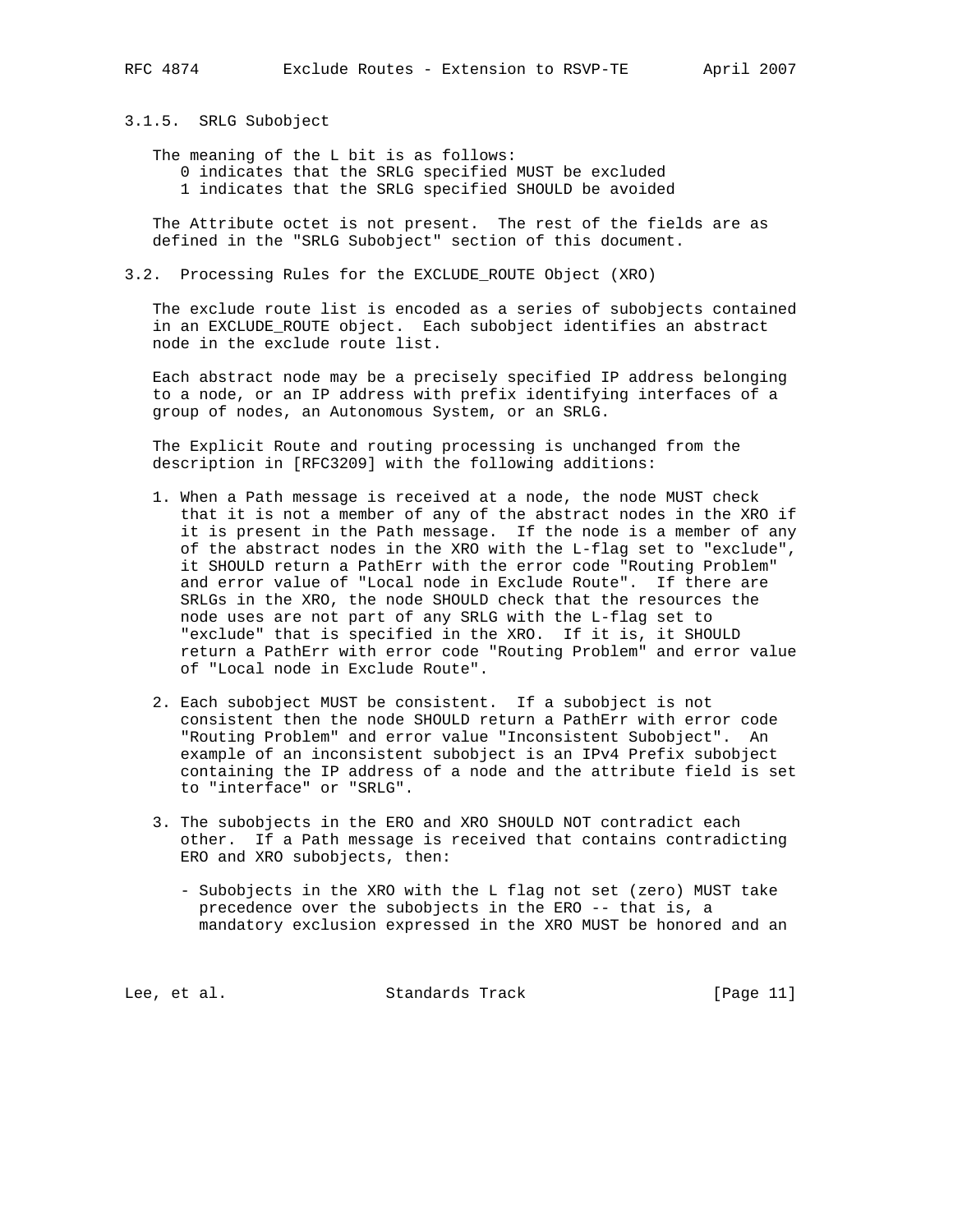implementation MUST reject such a Path message. This means that a PathErr with error code "Routing Problem" and error value of "Route blocked by Exclude Route" is returned.

- Subobjects in the XRO with the L flag set do not take precedence over ERO subobjects -- that is, an implementation MAY choose to reject a Path message because of such a contradiction, but MAY continue and set up the LSP (ignoring the XRO subobjects that contradict the ERO subobjects).
- 4. When choosing a next hop or expanding an explicit route to include additional subobjects, a node:
	- a. MUST NOT introduce an explicit node or an abstract node that equals or is a member of any abstract node that is specified in the EXCLUDE\_ROUTE object with the L-flag set to "exclude". The number of introduced explicit nodes or abstract nodes with the L flag set to "avoid", which indicates that it is not mandatory to be excluded but that it is less preferred, SHOULD be minimized in the computed path.
	- b. MUST NOT introduce links, nodes, or resources identified by the SRLG Id specified in the SRLG subobjects(s). The number of introduced SRLGs with the L flag set to "avoid" SHOULD be minimized.

 If these rules preclude further forwarding of the Path message, the node SHOULD return a PathErr with the error code "Routing Problem" and error value of "Route blocked by Exclude Route".

 Note that the subobjects in the XRO is an unordered list of subobjects.

 A node receiving a Path message carrying an XRO MAY reject the message if the XRO is too large or complicated for the local implementation or the rules of local policy. In this case, the node MUST send a PathErr message with the error code "Routing Error" and error value "XRO Too Complex". An ingress LSR receiving this error code/value combination MAY reduce the complexity of the XRO or route around the node that rejected the XRO.

 The XRO Class-Num is of the form 11bbbbbb so that nodes that do not support the XRO forward it uninspected and do not apply the extensions to ERO processing described above. This approach is chosen to allow route exclusion to traverse parts of the network that are not capable of parsing or handling the new function. Note that

Lee, et al. Standards Track [Page 12]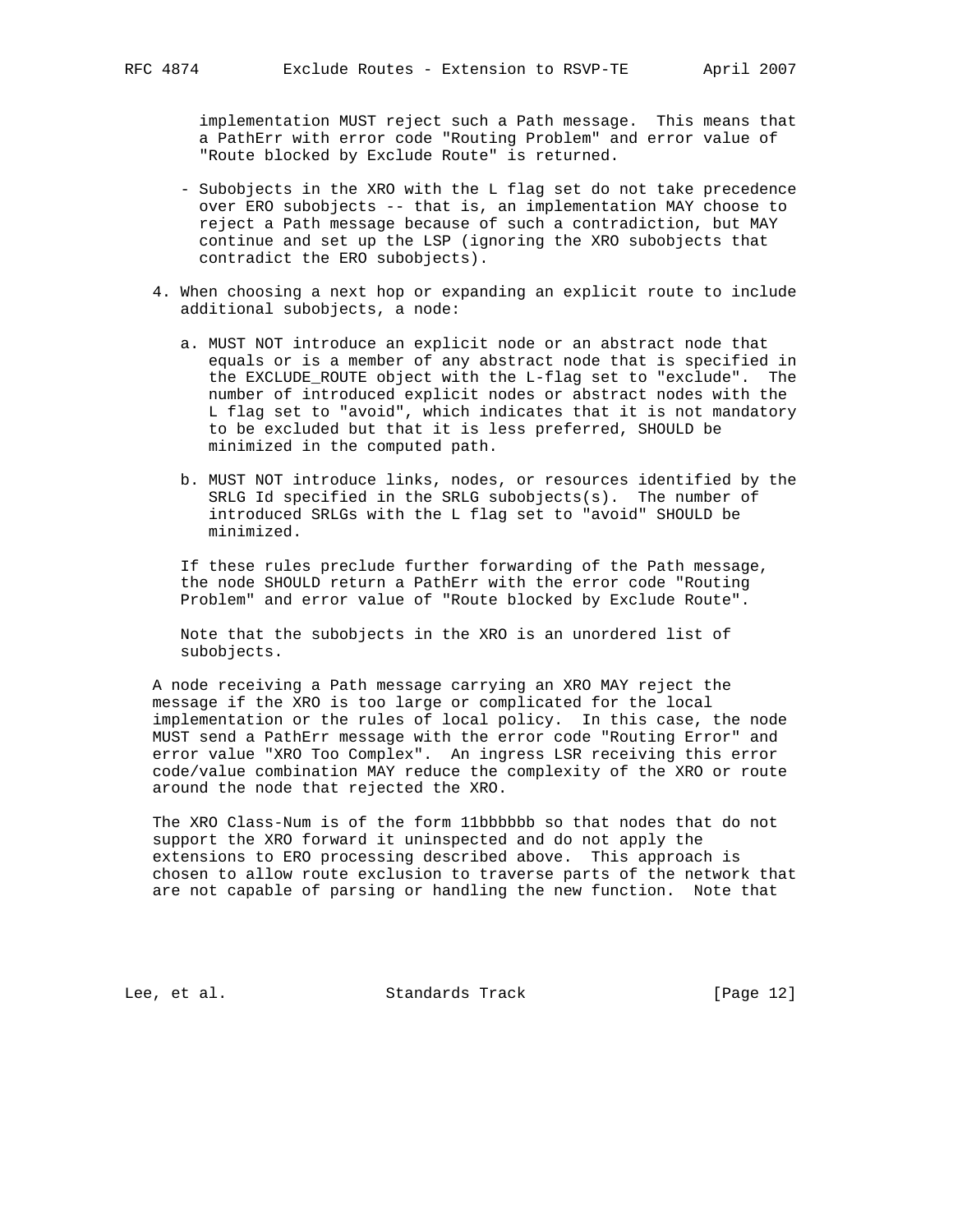Record Route may be used to allow computing nodes to observe violations of route exclusion and attempt to re-route the LSP accordingly.

 If a node supports the XRO, but not a particular subobject or part of that subobject, then that particular subobject is ignored. Examples of a part of a subobject that can be supported are: (1) only prefix 32 of the IPv4 prefix subobject could be supported, or (2) a particular subobject is supported but not the particular attribute field.

 When a node forwards a Path message, it can do the following three operations related to XRO besides the processing rules mentioned above:

- 1. If no XRO was present, an XRO may be included.
- 2. If an XRO was present, it may remove the XRO if it is sure that the next nodes do not need this information anymore. An example is where a node can expand the ERO to a full strict path towards the destination. See Figure 1 where BC2 is removing the XRO from the Path message.
- 3. If an XRO was present, the content of the XRO can be modified. Subobjects can be added or removed. See Figure 1 for an example where AB2 is stripping off some subobjects.

 In any case, a node MUST NOT introduce any explicit or abstract node in the XRO (irrespective of the value of the L flag) that it also has introduced in the ERO.

4. Explicit Exclusion Route

 The Explicit Exclusion Route defines abstract nodes or resources (such as links, unnumbered interfaces, or labels) that must not or should not be used on the path between two inclusive abstract nodes or resources in the explicit route.

4.1. Explicit Exclusion Route Subobject (EXRS)

 A new ERO subobject type is defined. The Explicit Exclusion Route Subobject (EXRS) has type 33. Although the EXRS is an ERO subobject and the XRO is reusing the ERO subobject, an EXRS MUST NOT be present in an XRO. An EXRS is an ERO subobject that contains one or more subobjects of its own, called EXRS subobjects.

Lee, et al. Standards Track [Page 13]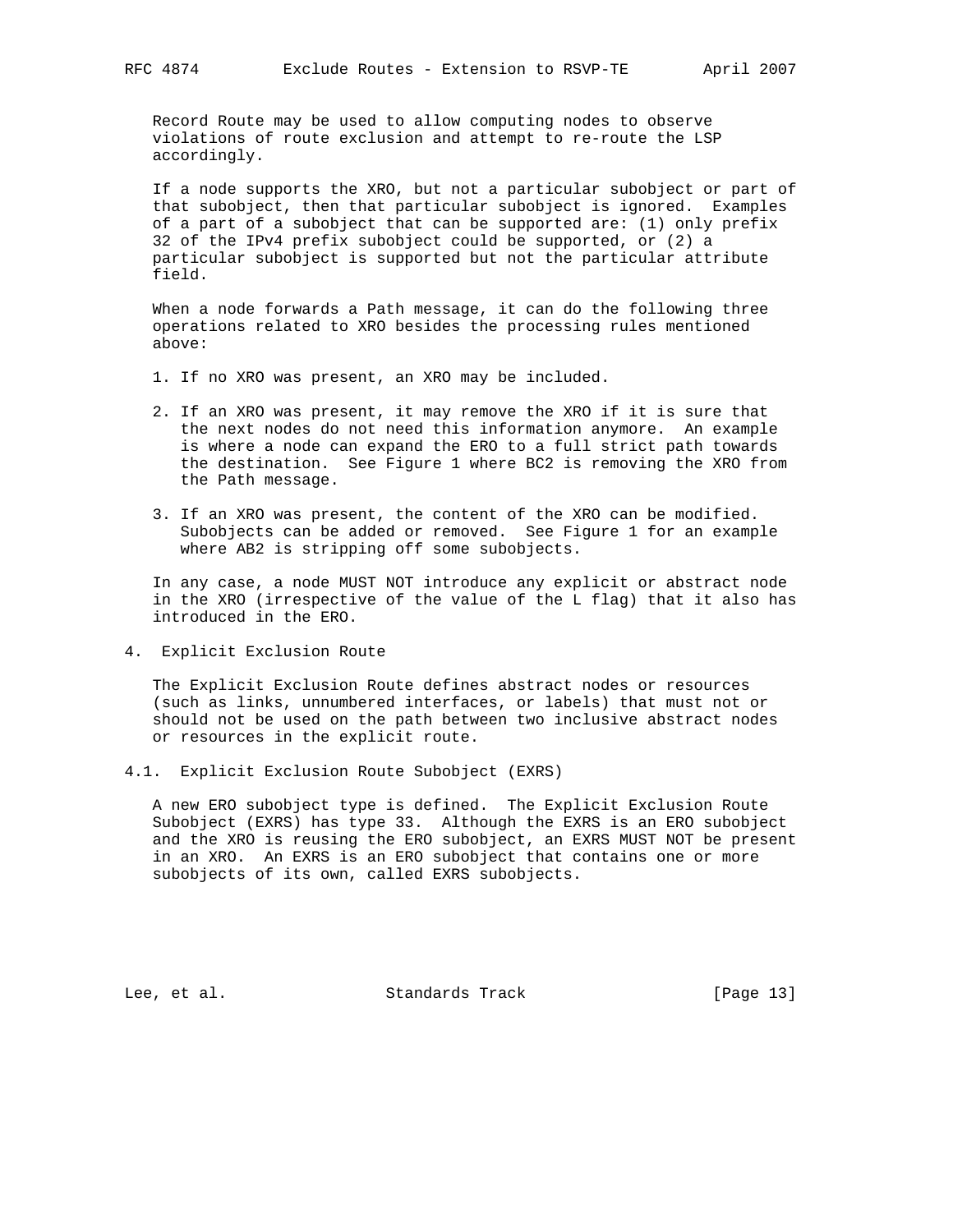The format of the EXRS is as follows: 0  $1$  2 3 0 1 2 3 4 5 6 7 8 9 0 1 2 3 4 5 6 7 8 9 0 1 2 3 4 5 6 7 8 9 0 1 +-+-+-+-+-+-+-+-+-+-+-+-+-+-+-+-+-+-+-+-+-+-+-+-+-+-+-+-+-+-+-+-+ |L| Type | Length | Reserved | +-+-+-+-+-+-+-+-+-+-+-+-+-+-+-+-+-+-+-+-+-+-+-+-+-+-+-+-+-+-+-+-+ | | // one or more EXRS subobjects // | | +-+-+-+-+-+-+-+-+-+-+-+-+-+-+-+-+-+-+-+-+-+-+-+-+-+-+-+-+-+-+-+-+  $\mathbf{L}$  It MUST be set to zero on transmission and MUST be ignored on receipt. (Note: The L bit in an EXRS subobject is as defined for the XRO subobjects.) Type The type of the subobject (33). Reserved This field is reserved. It SHOULD be set to zero on transmission and MUST be ignored on receipt. EXRS subobjects An EXRS subobject indicates the abstract node or resource to be excluded. The format of an EXRS subobject is exactly the same as the format of a subobject in the XRO. An EXRS may include all subobjects defined in this document for the XRO. Thus, an EXRS for an IP hop may look as follows: 0  $1$  2 3 0 1 2 3 4 5 6 7 8 9 0 1 2 3 4 5 6 7 8 9 0 1 2 3 4 5 6 7 8 9 0 1 +-+-+-+-+-+-+-+-+-+-+-+-+-+-+-+-+-+-+-+-+-+-+-+-+-+-+-+-+-+-+-+-+ |L| Type | Length | Reserved | +-+-+-+-+-+-+-+-+-+-+-+-+-+-+-+-+-+-+-+-+-+-+-+-+-+-+-+-+-+-+-+-+ |L| Type | Length | IPv4 address (4 bytes) | +-+-+-+-+-+-+-+-+-+-+-+-+-+-+-+-+-+-+-+-+-+-+-+-+-+-+-+-+-+-+-+-+

Lee, et al. Standards Track [Page 14]

| IPv4 address (continued) | Prefix Length | Attribute | +-+-+-+-+-+-+-+-+-+-+-+-+-+-+-+-+-+-+-+-+-+-+-+-+-+-+-+-+-+-+-+-+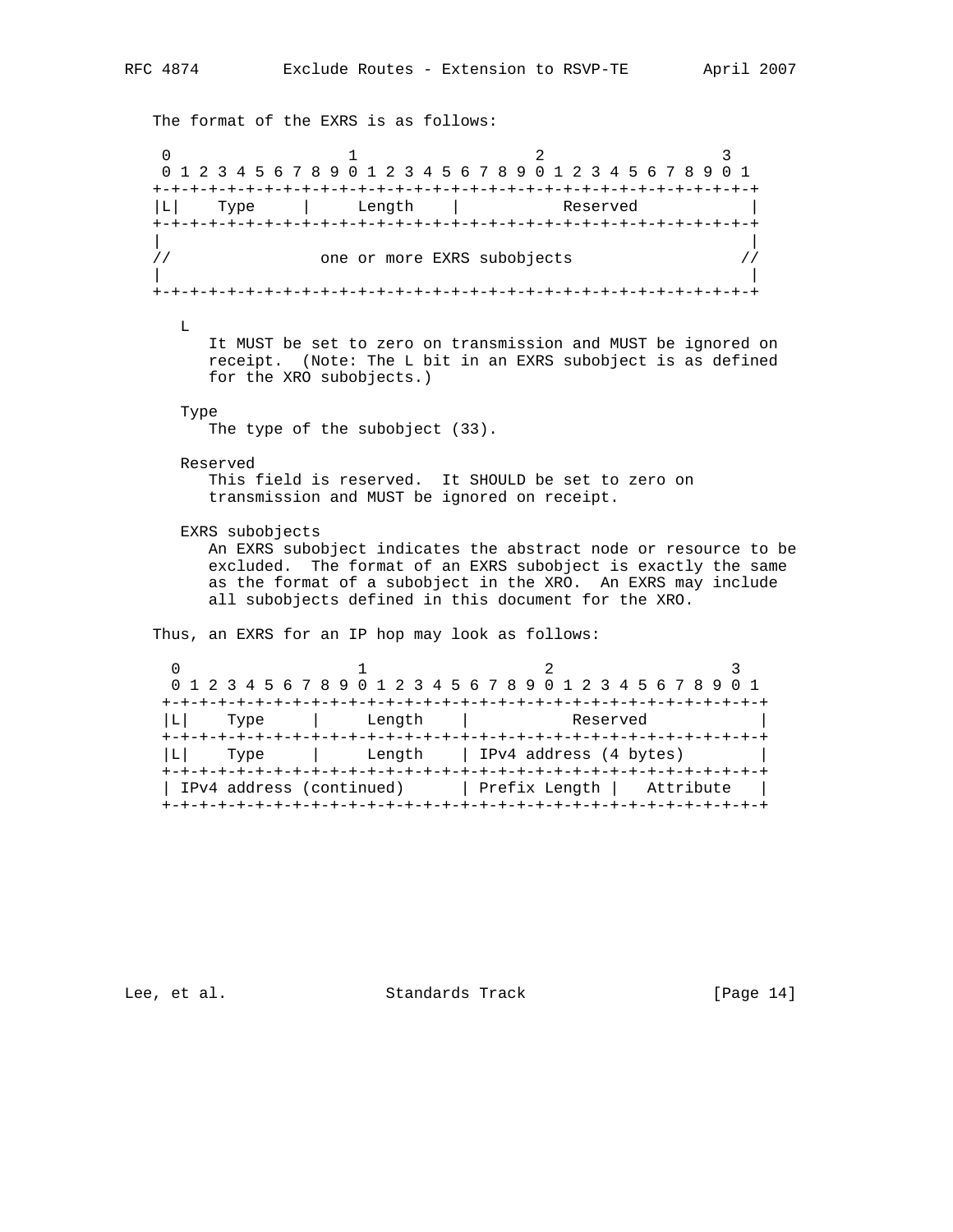4.2. Processing Rules for the Explicit Exclusion Route Subobject (EXRS)

 Each EXRS may carry multiple exclusions. The exclusion is encoded exactly as for XRO subobjects and prefixed by an additional Type and Length.

 The scope of the exclusion is the step between the previous ERO subobject that identifies an abstract node, and the subsequent ERO subobject that identifies an abstract node. The processing rules of the EXRS are the same as the processing rule of the XRO within this scope. Multiple exclusions may be present between any pair of abstract nodes.

 Exclusions may indicate explicit nodes, abstract nodes, or Autonomous Systems that must not be traversed on the path to the next abstract node indicated in the ERO.

 Exclusions may also indicate resources (such as unnumbered interfaces, link ids, and labels) that must not be used on the path to the next abstract node indicated in the ERO.

 SRLGs may also be indicated for exclusion from the path to the next abstract node in the ERO by the inclusion of an EXRS containing an SRLG subobject. If the L bit in the SRLG subobject is zero, the resources (nodes, links, etc.) identified by the SRLG MUST NOT be used on the path to the next abstract node indicated in the ERO. If the L bit is set, the resources identified by the SRLG SHOULD be avoided.

 If a node is called upon to process an EXRS and does not support handling of exclusions it will behave as described in [RFC3209] when an unrecognized ERO subobject is encountered. This means that this node will return a PathErr with error code "Routing Error" and error value "Bad EXPLICIT ROUTE object" with the EXPLICIT ROUTE object included, truncated (on the left) to the offending EXRS.

 If the presence of EXRS precludes further forwarding of the Path message, the node SHOULD return a PathErr with the error code "Routing Problem" and error value "Route Blocked by Exclude Route".

 A node MAY reject a Path message if the EXRS is too large or complicated for the local implementation or as governed by local policy. In this case, the node MUST send a PathErr message with the error code "Routing Error" and error value "EXRS Too Complex". An ingress LSR receiving this error code/value combination MAY reduce the complexity of the EXRS or route around the node that rejected the EXRS.

Lee, et al. Standards Track [Page 15]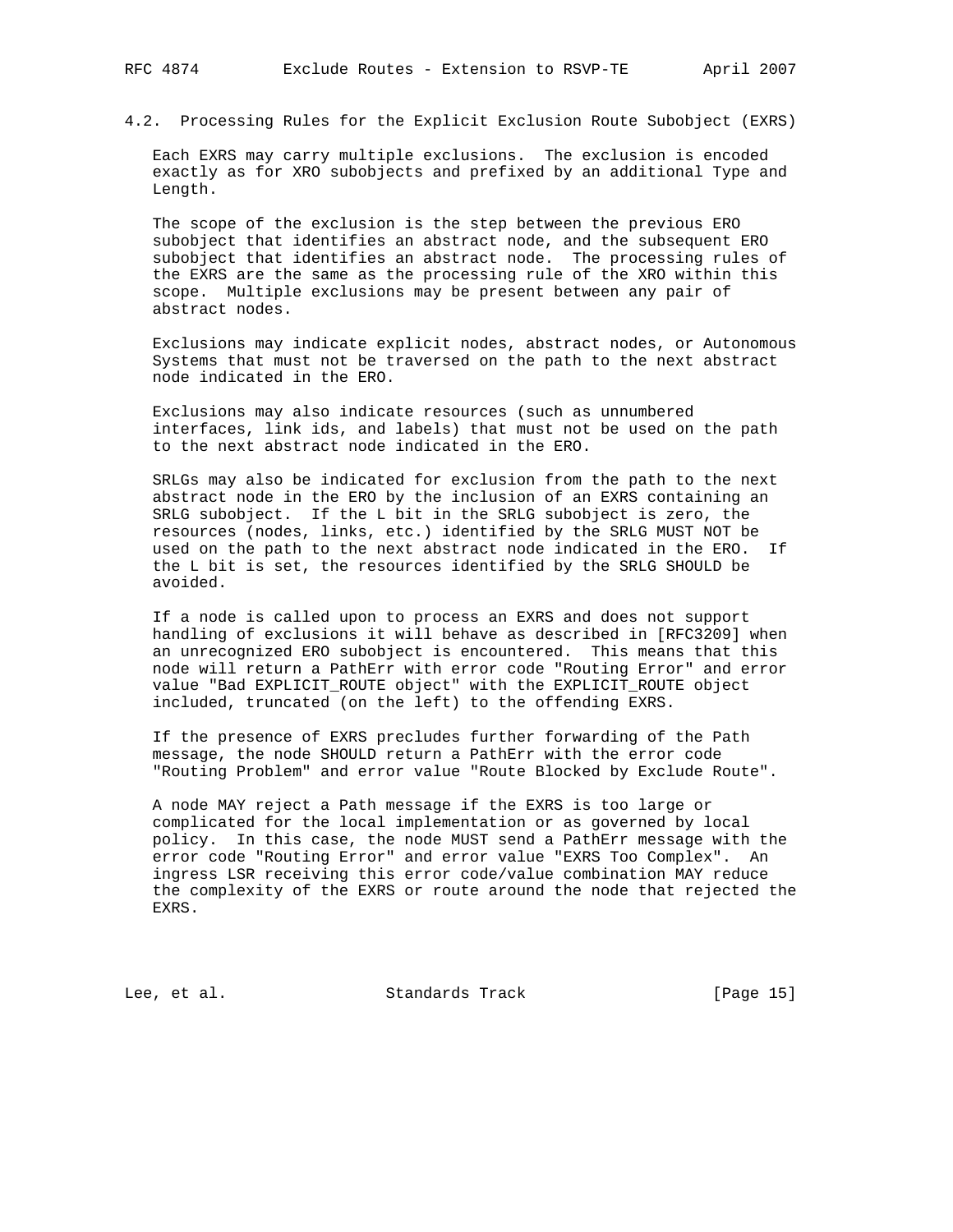5. Processing of XRO together with EXRS

 When an LSR performs ERO expansion and finds both the XRO in the Path message and EXRS in the ERO, it MUST exclude all the SRLGs, nodes, links, and resources listed in both places. Where some elements appear in both lists, it MUST be handled according to the stricter exclusion request. That is, if one list says that an SRLG, node, link, or resource must be excluded, and the other says only that it should be avoided, then the element MUST be excluded.

6. Minimum Compliance

An implementation MUST be at least compliant with the following:

- 1. The XRO MUST be supported with the following restrictions:
	- The IPv4 Prefix subobject MUST be supported with a prefix length of 32, and an attribute value of "interface" and "node". Other prefix values and attribute values MAY be supported.
	- The IPv6 Prefix subobject MUST be supported with a prefix length of 128, and an attribute value of "interface" and "node". Other prefix values and attribute values MAY be supported.
- 2. The EXRS MAY be supported. If supported, the same restrictions as for the XRO apply. If not supported, an EXRS encountered during normal ERO processing MUST be rejected as an unknown ERO subobject as described in Section 4.2. Note that a node SHOULD NOT parse ahead into an ERO, and if it does, it MUST NOT reject the ERO if it discovers an EXRS that applies to another node.
- 3. If XRO or EXRS are supported, the implementation MUST be compliant with the processing rules of the supported, not supported, or partially supported subobjects as specified within this document.
- 7. Security Considerations

 Security considerations for MPLS-TE and GMPLS signaling are covered in [RFC3209] and [RFC3473]. This document does not introduce any new messages or any substantive new processing, and so those security considerations continue to apply.

 Note that any security concerns that exist with explicit routes should be considered with regard to route exclusions. For example, some administrative boundaries may consider explicit routes to be security violations and may strip EROs from the Path messages that they process. In this case, the XRO should also be considered for removal from the Path message.

Lee, et al. Standards Track [Page 16]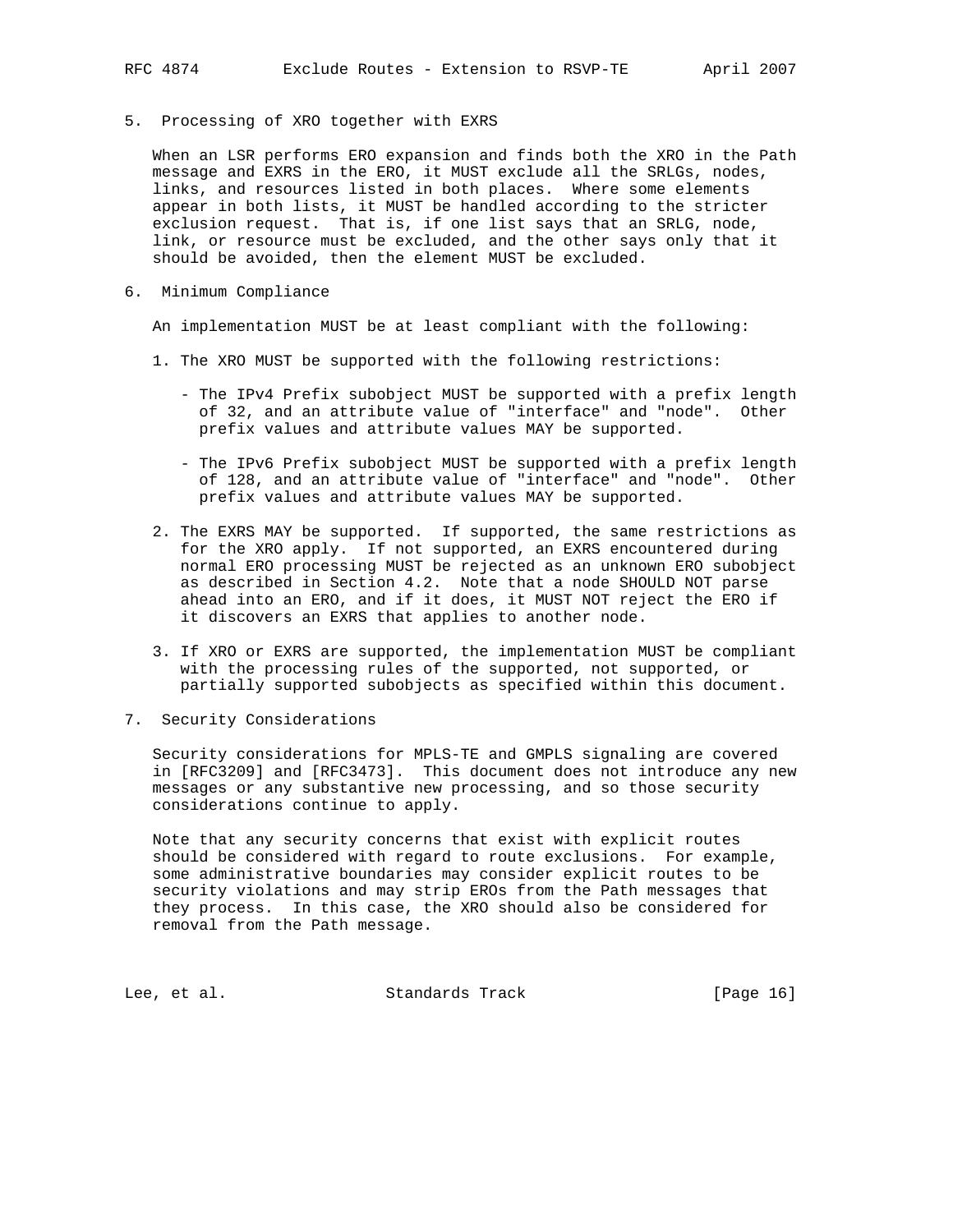It is possible that an arbitrarily complex XRO or EXRS sequence could be introduced as a form of denial-of-service attack since its presence will potentially cause additional processing at each node on the path of the LSP. It should be noted that such an attack assumes that an otherwise trusted LSR (i.e., one that has been authenticated by its neighbors) is misbehaving. A node that receives an XRO or EXRS sequence that it considers too complex according to its local policy may respond with a PathErr message carrying the error code "Routing Error" and error value "XRO Too Complex" or "EXRS Too Complex".

8. IANA Considerations

 It might be considered that an alternative approach would be to assign one of the bits of the ERO subobject type field (perhaps the top bit) to identify that a subobject is intended for inclusion rather than exclusion. However, [RFC3209] states that the type field (seven bits) should be assigned as 0 - 63 through IETF consensus action, 64 - 95 as first come first served, and 96 - 127 are reserved for private use. It would not be acceptable to disrupt existing implementations, so the only option would be to split the IETF consensus range leaving only 32 subobject types. It is felt that 32 would be an unacceptably small number for future expansion of the protocol.

8.1. New ERO Subobject Type

 IANA registry: RSVP PARAMETERS Subsection: Class Names, Class Numbers, and Class Types

A new subobject has been added to the existing entry for:

20 EXPLICIT\_ROUTE

The registry reads:

33 Explicit Exclusion Route subobject (EXRS)

 The Explicit Exclusion Route subobject (EXRS) is defined in Section 4.1, "Explicit Exclusion Route Subobject (EXRS)". This subobject may be present in the Explicit Route Object, but not in the Route Record Object or in the new EXCLUDE\_ROUTE object, and it should not be listed among the subobjects for those objects.

Lee, et al. Standards Track [Page 17]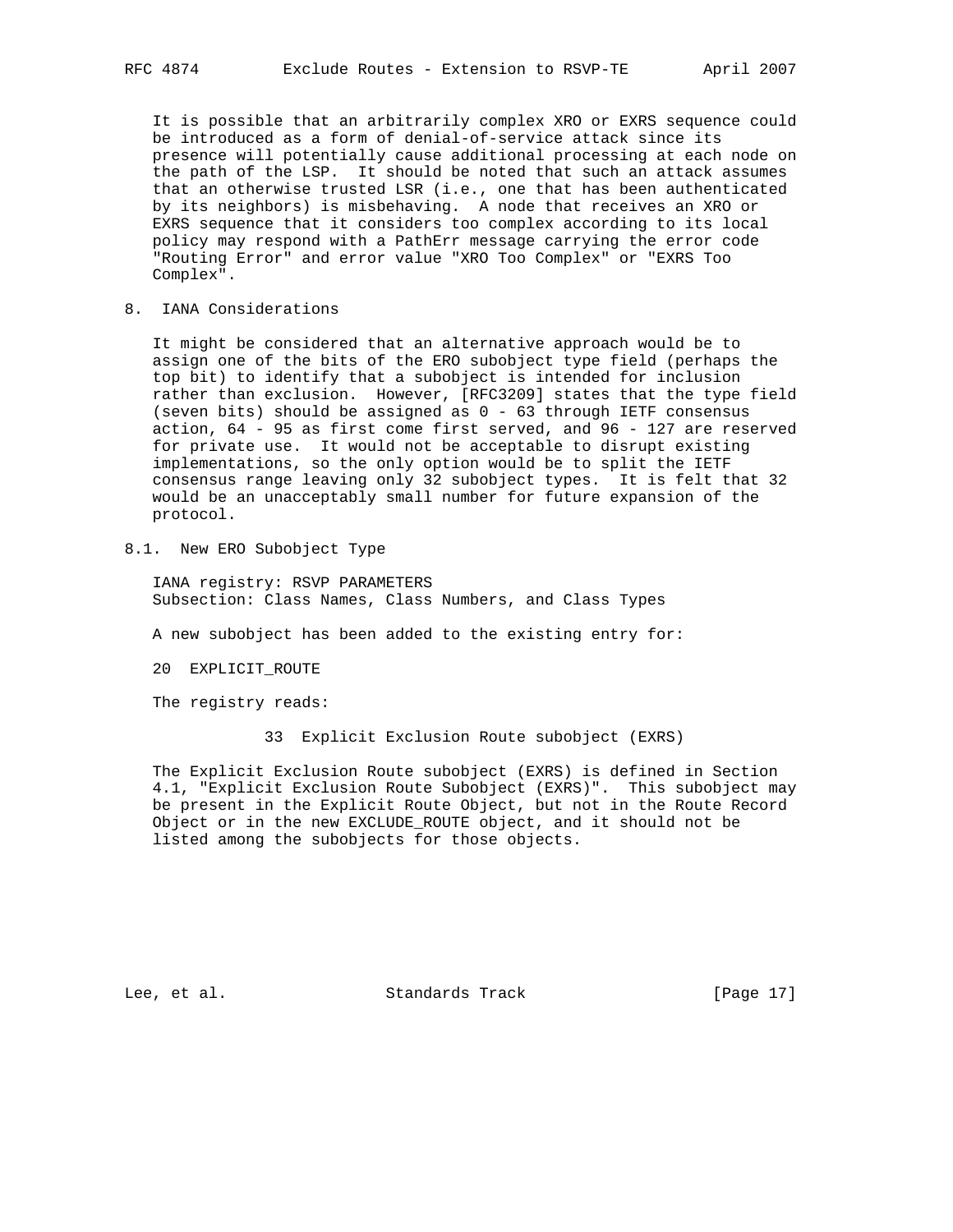## 8.2. New RSVP-TE Class Numbers

 IANA registry: RSVP PARAMETERS Subsection: Class Names, Class Numbers, and Class Types

 A new class number has been added for EXCLUDE\_ROUTE object (XRO) as defined in Section 3.1, "EXCLUDE\_ROUTE Object (XRO)".

 EXCLUDE\_ROUTE Class-Num of type 11bbbbbb Value: 232 Defined CType: 1 (EXCLUDE\_ROUTE)

 Subobjects 1, 2, 4, and 32 are as defined for Explicit Route Object. An additional subobject has been registered as requested in Section 8.1, "New ERO Subobject Type". The text should appear as:

Sub-object type

1 IPv4 address [RFC3209] 2 IPv6 address [RFC3209] 4 Unnumbered Interface ID [RFC3477] 32 Autonomous system number [RFC3209] 33 Explicit Exclusion Route subobject (EXRS) [RFC4874]  $[RFC4874]$ 

 The SRLG subobject is defined in Section 3.1.5, "SRLG Subobject". The value 34 has been assigned.

## 8.3. New Error Codes

 IANA registry: RSVP PARAMETERS Subsection: Error Codes and Globally-Defined Error Value Sub-Codes

 New Error Values sub-codes have been registered for the Error Code 'Routing Problem' (24).

- 64 = Unsupported Exclude Route Subobject Type
- 65 = Inconsistent Subobject
- 66 = Local Node in Exclude Route
- 67 = Route Blocked by Exclude Route
- 68 = XRO Too Complex
- 69 = EXRS Too Complex

Lee, et al. Standards Track [Page 18]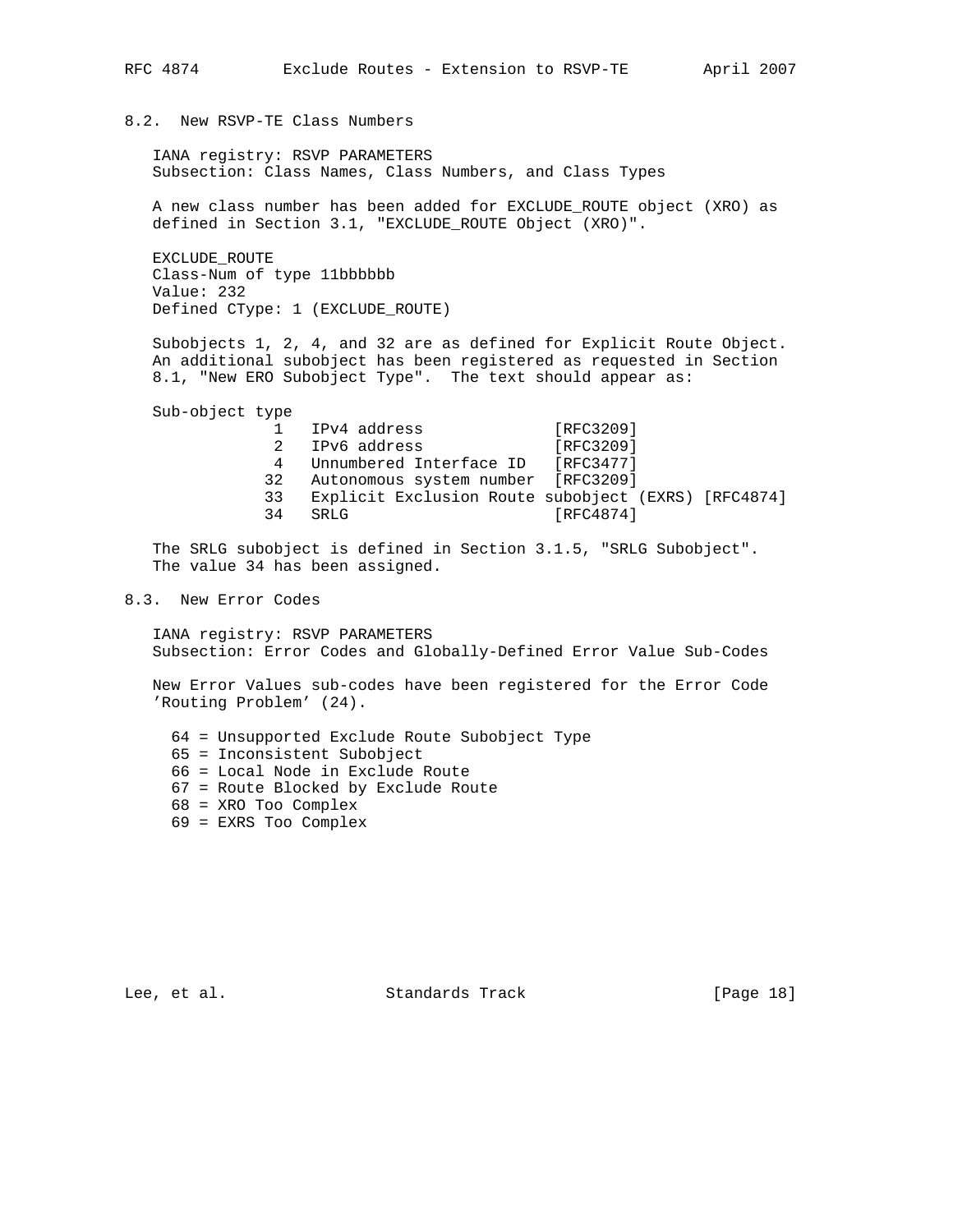9. Acknowledgments

 This document reuses text from [RFC3209] for the description of EXCLUDE\_ROUTE.

 The authors would like to express their thanks to Lou Berger, Steffen Brockmann, Igor Bryskin, Dimitri Papadimitriou, Cristel Pelsser, and Richard Rabbat for their considered opinions on this document. Also thanks to Yakov Rekhter for reminding us about SRLGs!

 Thanks to Eric Gray for providing GenArt review and to Ross Callon for his comments.

- 10. References
- 10.1. Normative References
	- [RFC2119] Bradner, S., "Key words for use in RFCs to Indicate Requirement Levels", BCP 14, RFC 2119, March 1997.
	- [RFC3209] Awduche, D., Berger, L., Gan, D., Li, T., Srinivasan, V., and G. Swallow, "RSVP-TE: Extensions to RSVP for LSP Tunnels", RFC 3209, December 2001.
	- [RFC3473] Berger, L., "Generalized Multi-Protocol Label Switching (GMPLS) Signaling Resource ReserVation Protocol-Traffic Engineering (RSVP-TE) Extensions", RFC 3473, January 2003.
	- [RFC3477] Kompella, K. and Y. Rekhter, "Signalling Unnumbered Links in Resource ReSerVation Protocol - Traffic Engineering (RSVP-TE)", RFC 3477, January 2003.
	- [RFC4202] Kompella, K. and Y. Rekhter, "Routing Extensions in Support of Generalized Multi-Protocol Label Switching (GMPLS)", RFC 4202, October 2005.
- 10.2. Informative References
	- [CRANKBACK] Farrel, A., Satyanarayana, A., Iwata, A., Ash, G., and S. Marshall-Unitt, "Crankback Signaling Extensions for MPLS Signaling", Work in Progress, January 2007.
	- [RFC3630] Katz, D., Kompella, K., and D. Yeung, "Traffic Engineering (TE) Extensions to OSPF Version 2", RFC 3630, September 2003.

Lee, et al. Standards Track [Page 19]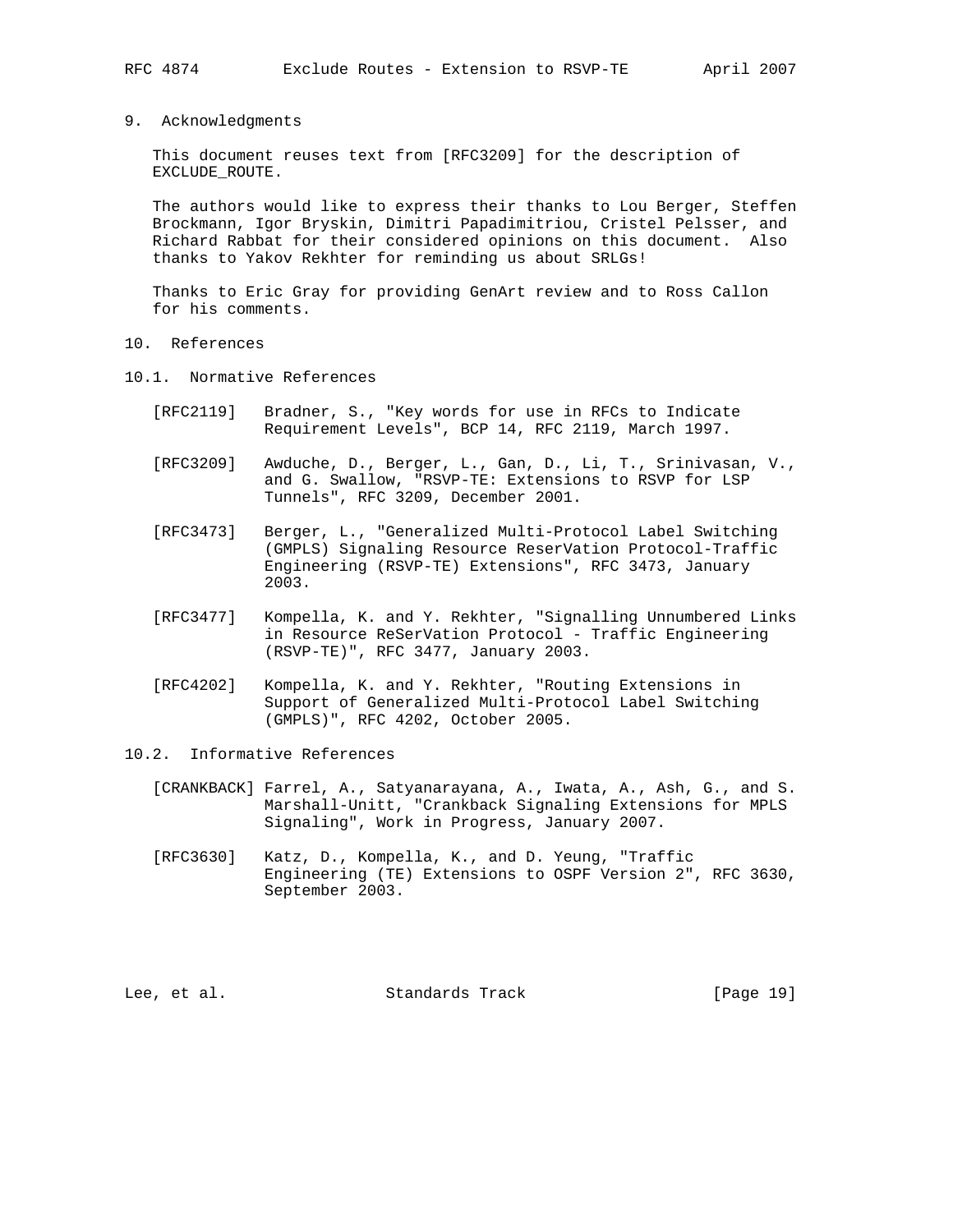- [RFC3784] Smit, H. and T. Li, "Intermediate System to Intermediate System (IS-IS) Extensions for Traffic Engineering (TE)", RFC 3784, June 2004.
- [RFC3812] Srinivasan, C., Viswanathan, A., and T. Nadeau, "Multiprotocol Label Switching (MPLS) Traffic Engineering (TE) Management Information Base (MIB)", RFC 3812, June 2004.
- [RFC4208] Swallow, G., Drake, J., Ishimatsu, H., and Y. Rekhter, "Generalized Multiprotocol Label Switching (GMPLS) User- Network Interface (UNI): Resource ReserVation Protocol- Traffic Engineering (RSVP-TE) Support for the Overlay Model", RFC 4208, October 2005.
- [RFC4216] Zhang, R. and JP. Vasseur, "MPLS Inter-Autonomous System (AS) Traffic Engineering (TE) Requirements", RFC 4216, November 2005.

Lee, et al. Standards Track [Page 20]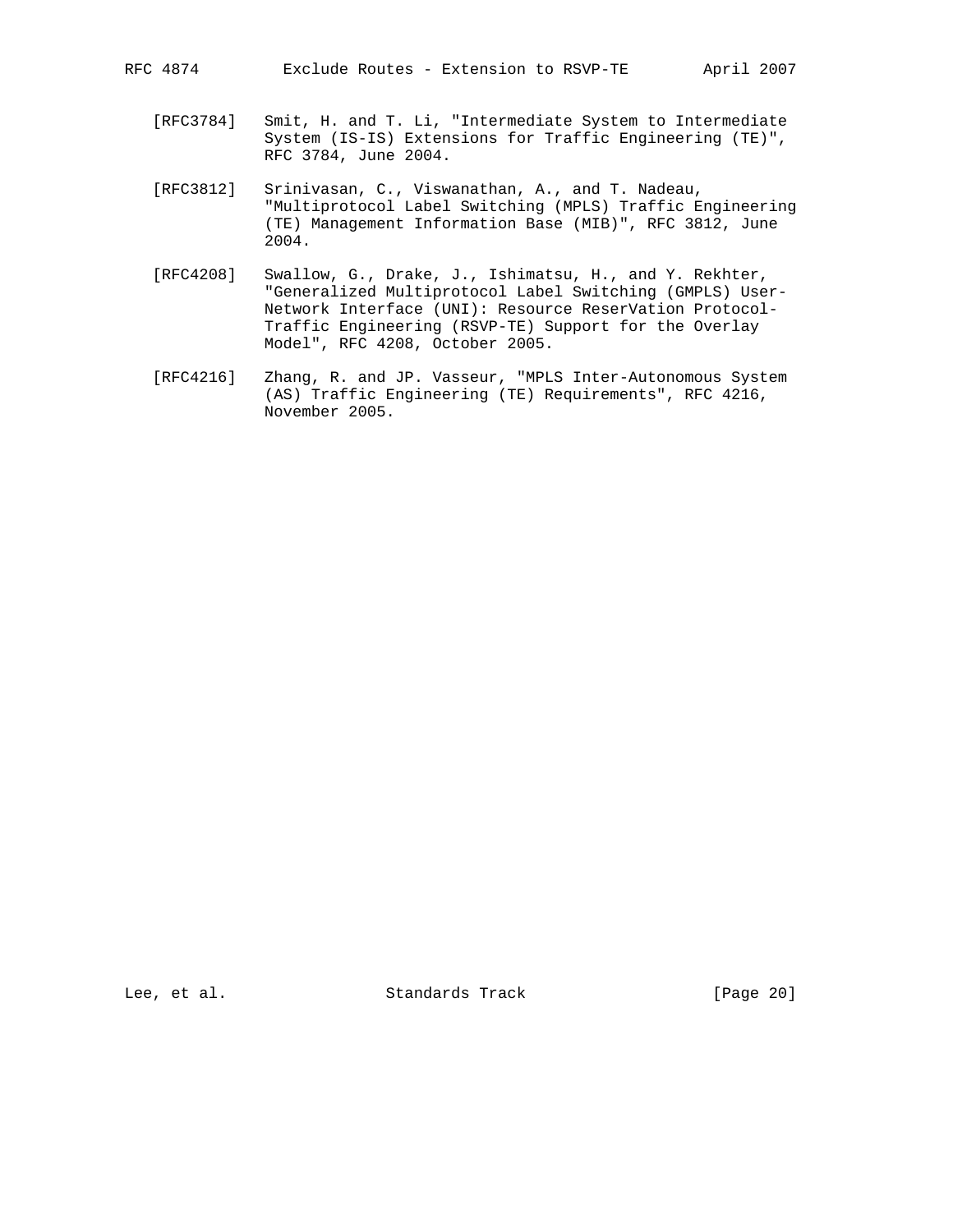## Appendix A. Applications

 This section describes some applications that can make use of the XRO. The intention is to show that the XRO is not an application specific object, but that it can be used for multiple purposes. In a few examples, other solutions might be possible for that particular case, but the intention is to show that a single object can be used for all the examples, hence making the XRO a rather generic object without having to define a solution and new objects for each new application.

## A.1. Inter-Area LSP Protection

 One method to establish an inter-area LSP is where the ingress router selects an ABR, and then the ingress router computes a path towards this selected ABR such that the configured constraints of the LSP are fulfilled. In the example of Figure A.1, an LSP has to be established from node A in area 1 to node C in area 2. If no loose hops are configured, then the computed ERO at A could look as follows: (A1-strict, A2-strict, ABR1-strict, C-loose). When the Path message arrives at ABR1, then the ERO is (ABR1-strict, C-loose), and it can be expanded by ABR1 to (B1-strict, ABR3-strict, C-loose). Similarly, at ABR3 the received ERO is (ABR3-strict, C-loose), and it can be expanded to (C1-strict, C2-strict, C-strict). If a backup LSP also has to be established, then A takes another ABR (ABR2 in this case) and computes a path towards this ABR that fulfills the constraints of the LSP and that is disjoint from the path of the primary LSP. The ERO generated by A looks as follows for this example: (A3-strict, A4-strict, ABR2-strict, C-loose).

 In order to let ABR2 expand the ERO, it also needs to know the path of the primary LSP so that the ERO expansion is disjoint from the path of the primary LSP. Therefore, A also includes an XRO that at least contains (ABR1, B1, ABR3, C1, C2). Based on these constraints, ABR2 can expand the ERO such that it is disjoint from the primary LSP. In this example, the ERO computed by ABR2 would be (B2-strict, ABR4-strict, C-loose), and the XRO generated by B contains at least (ABR3, C1, C2). The latter information is needed for ABR4 to expand the ERO so that the path is disjoint from the primary LSP in area 2.

Lee, et al. Standards Track [Page 21]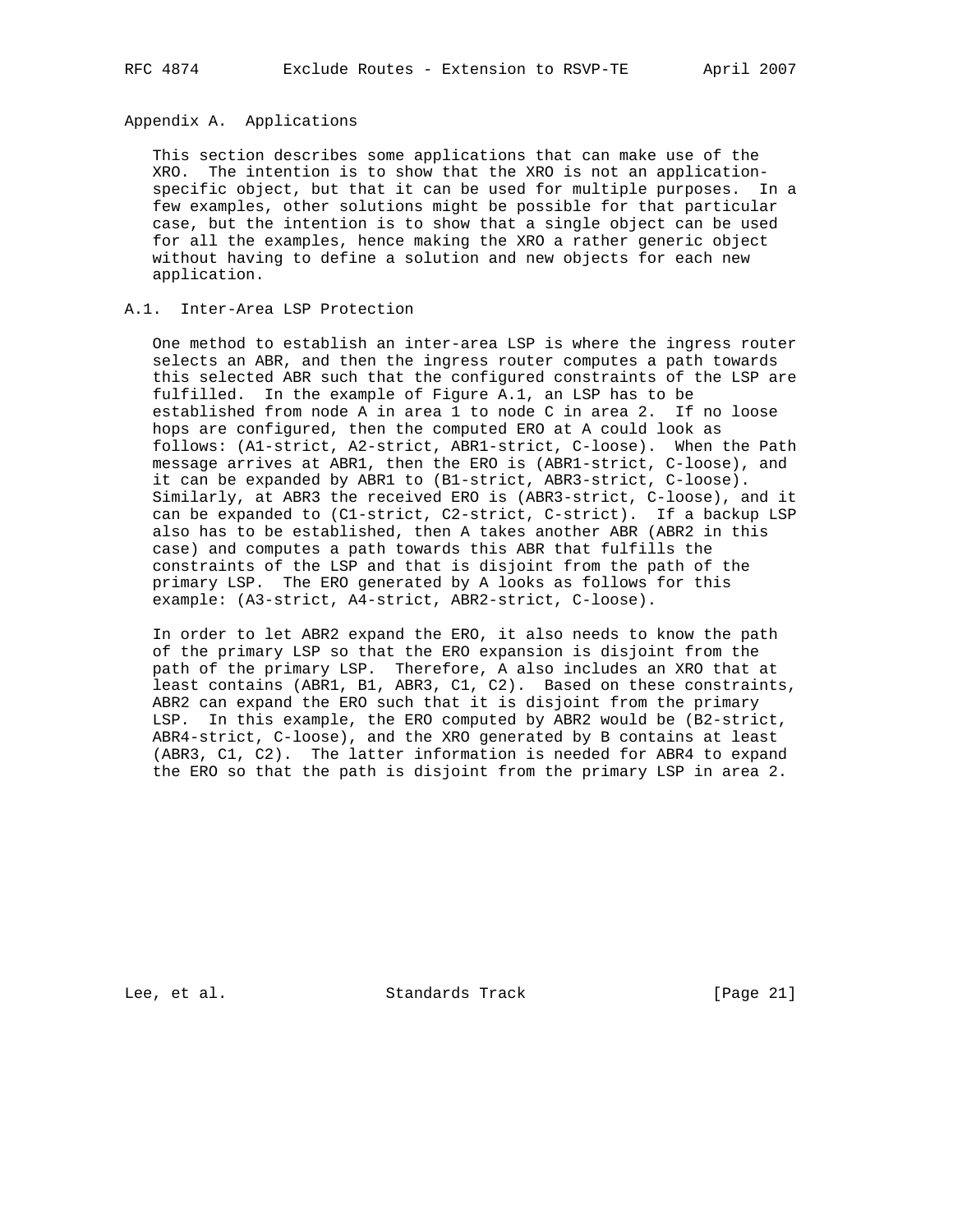

Figure A.1: Inter-area LSPs

 In this example, a node performing the path computation first selects an ABR and then computes a strict path towards this ABR. For the backup LSP, all nodes of the primary LSP in the next areas have to be put in the XRO (with the exception of the destination node if node protection and no link protection is required). When an ABR computes the next path segment, i.e., the path over the next area, it may remove the nodes from the XRO that are located in that area with the exception of the ABR where the primary LSP is exiting the area. The latter information is still required because when the selected ABR (ABR4 in this example) further expands the ERO, it has to exclude the ABR on which the primary LSP is entering that area (ABR3 in this example). This means that when ABR2 generates an XRO, it may remove the nodes in area 0 from the XRO but not ABR3. Note that not doing this would not cause harm in this example because there is no path from ABR4 to C via ABR3 in area 2. If there is a link between ABR4- ABR3 and ABR3-C, then it is required to have ABR3 in the XRO generated by ABR2.

 Discussion on the length of the XRO: When link or node protection is requested, the length of the XRO is bounded by the length of the RRO of the primary LSP. It can be made shorter by removing nodes by the ingress node and the ABRs. In the example above, the RRO of the primary LSP contains 8 subobjects, while the maximum XRO length can be bounded by 6 subobjects (nodes A1 and A2 do not have to be in the XRO). For SRLG protection, the XRO has to list all SRLGs that are crossed by the primary LSP.

A.2. Inter-AS LSP Protection

 When an inter-AS LSP (which has to be protected by a backup LSP to provide link or node protection) is established, the same method as for the inter-area LSP case can be used. The difference is when the backup LSP is not following the same AS-path as the primary LSP because then the XRO should always contain the full path of the primary LSP. In case the backup LSP is following the same AS-path

Lee, et al. Standards Track [Page 22]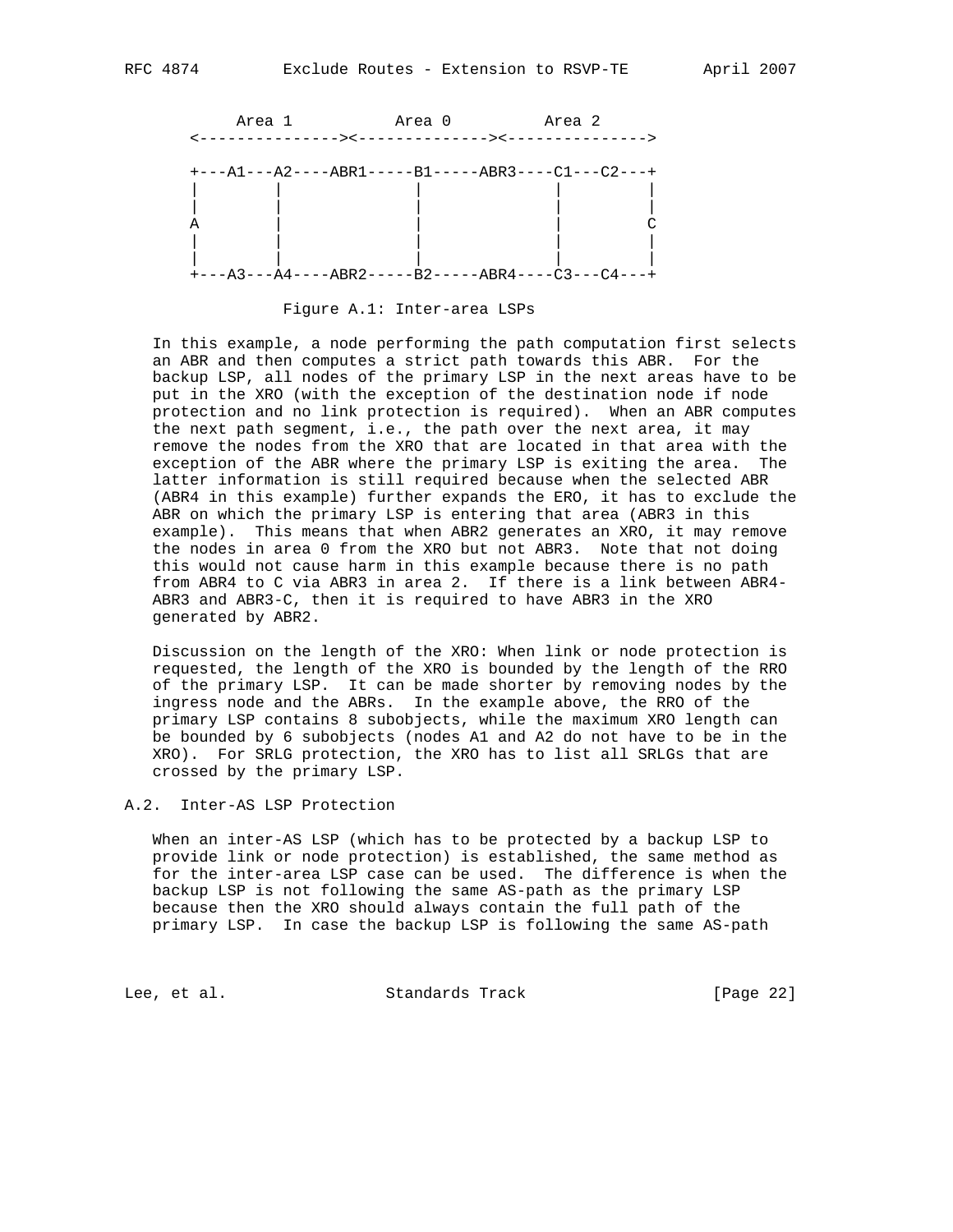(but with different ASBRs -- at least in case of node protection), it is similar to the inter-area case: ASBRs expanding the ERO over the next AS may remove the XRO subobjects located in that AS. Note that this can only be done by an ingress ASBR (the ASBR where the LSP is entering the AS).

 Discussion on the length of the XRO: the XRO is bounded by the length of the RRO of the primary LSP.

 Suppose that SRLG protection is required, and the ASs crossed by the main LSP use a consistent way of allocating SRLG-ids to the links (i.e., the ASs use a single SRLG space). In this case, the SRLG-ids of each link used by the main LSP can be recorded by means of the RRO; the SRLG-ids are then used by the XRO. If the SRLG-ids are only meaningful when local to the AS, putting SRLG-ids in the XRO crossing many ASs makes no sense. To provide SRLG protection for inter-AS LSPs the link IP address of the inter-AS link used by the primary LSP can be put into the XRO of the Path message of the detour LSP or bypass tunnel. The ASBR where the detour LSP or bypass tunnel is entering the AS can translate this into the list of SRLG-ids known to the local AS.

 Discussion on the length of the XRO: the XRO only contains 1 subobject, which contains the IP address of the inter-AS link traversed by the primary LSP (assuming that the primary LSP and detour LSP or bypass tunnel are leaving the AS in the same area, and that they are also entering the next AS in the same area).

Lee, et al. Standards Track [Page 23]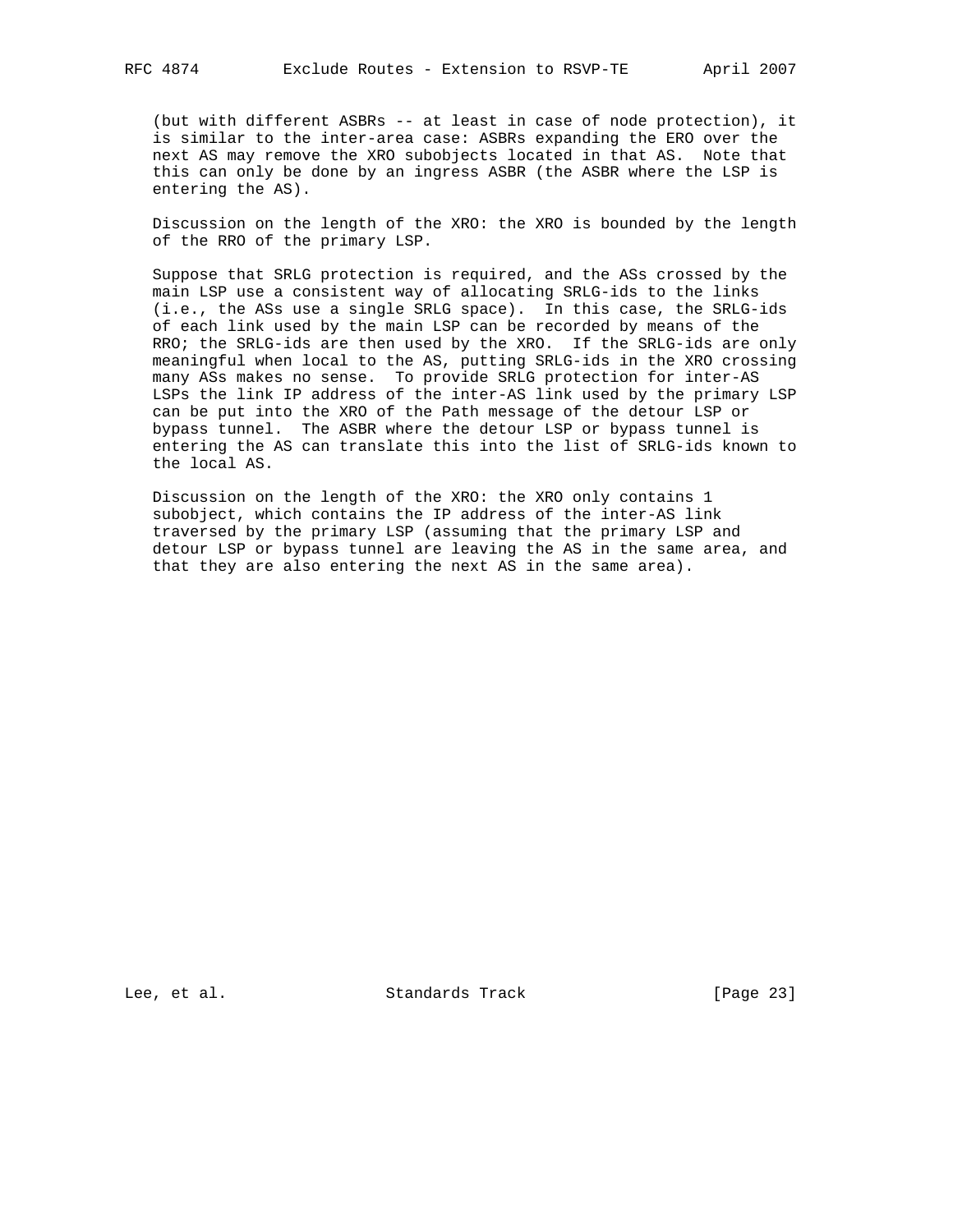## A.3. Protection in the GMPLS Overlay Model

 When an edge-node wants to establish an LSP towards another edge-node over an optical core network as described in [RFC4208] (see Figure A.2), the XRO can be used for multiple purposes.



 EN - Edge-Node CN - Core-Node

## Figure A.2

 A first application is where an edge-node wants to establish multiple LSPs towards the same destination edge-node, and these LSPs need to have few or no SRLGs in common. In this case EN1 could establish an LSP towards EN3, and then it can establish a second LSP listing all links used by the first LSP with the indication to avoid the SRLGs of these links. This information can be used by CN1 to compute a path for the second LSP. If the core network consists of multiple areas, then the SRLG-ids have to be listed in the XRO. The same example applies to nodes and links.

Lee, et al. Standards Track [Page 24]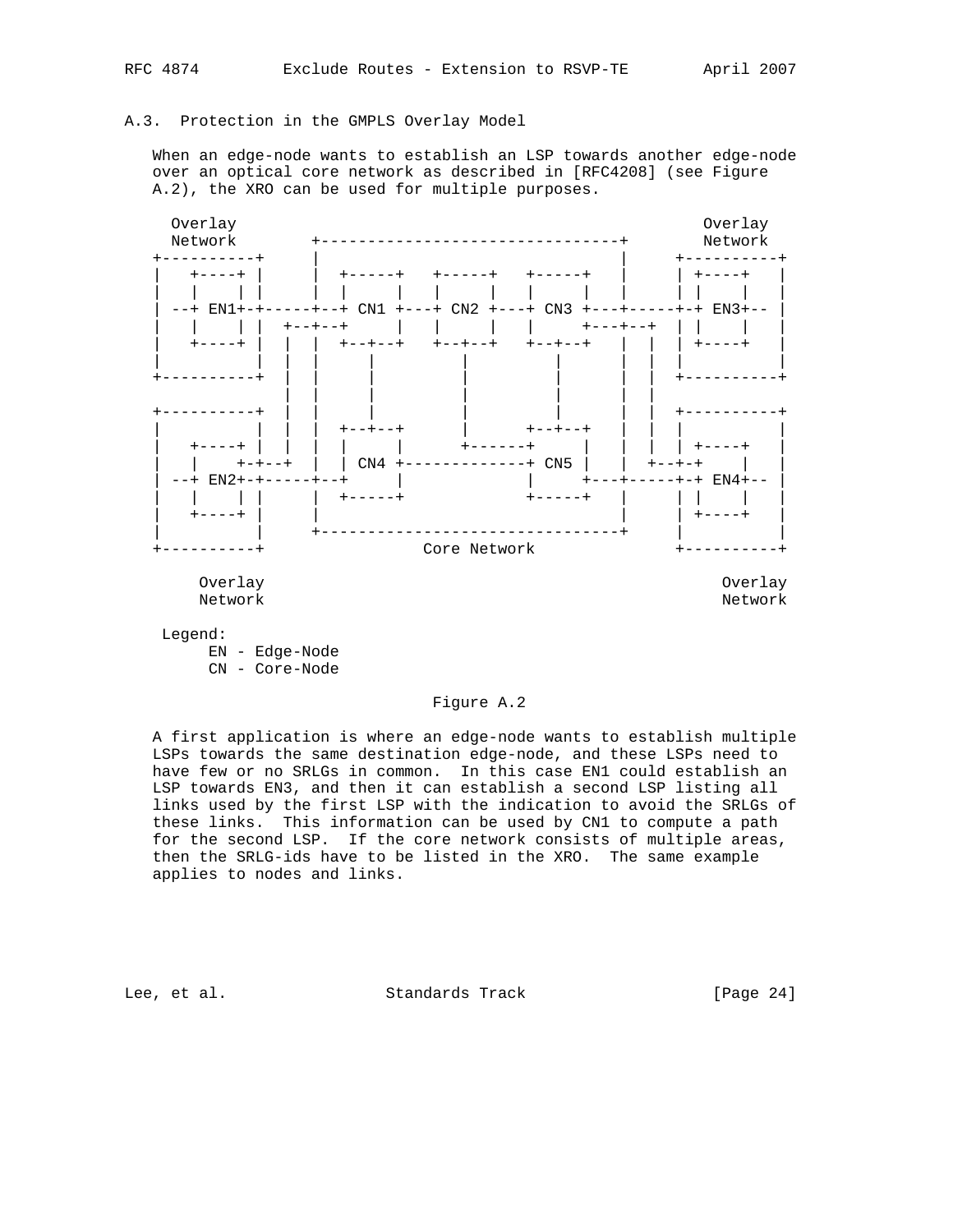Another application is where the edge-node wants to set up a backup LSP that is also protecting the links between the edge-nodes and core-nodes. For instance, when EN2 establishes an LSP to EN4, it sends a Path message to CN4, which computes a path towards EN4 over (for instance) CN5. When EN2 gets back the RRO of that LSP, it can signal a new LSP to CN1 with EN4 as the destination and the XRO computed based on the RRO of the first LSP. Based on this information, CN1 can compute a path that has the requested diversity properties (e.g., a path going over CN2 and CN3, and then to EN4).

 It is clear that in these examples, the core-node may not alter the RRO in a Resv message to make its only contents be the subobjects from the egress core-node through the egress edge-node.

## A.4. LSP Protection inside a Single Area

 The XRO can also be used inside a single area. Take for instance a network where the TE extensions of the IGPs as described in [RFC3630] and [RFC3784] are not used. Hence, each node has to select a next hop and possibly crankback [CRANKBACK] has to be used when there is no viable next-hop. In this case, when signaling a backup LSP, the XRO can be put in the Path message to exclude the links, nodes, or SRLGs of the primary LSP. An alternative way to provide this functionality would be to indicate the following in the Path message of the backup LSP: the primary LSP and which type of protection is required. This latter solution would work for link and node protection, but not for SRLG protection.

 When link or node protection is requested, the XRO is of the same length as the RRO of the primary LSP. For SRLG protection, the XRO has to list all SRLGs that are crossed by the primary LSP. Note that for SRLG protection, the link IP address to reference the SRLGs of that link cannot be used since the TE extensions of the IGPs are not used in this example. Hence, a node cannot translate any link IP address located in that area to its SRLGs.

Lee, et al. Standards Track [Page 25]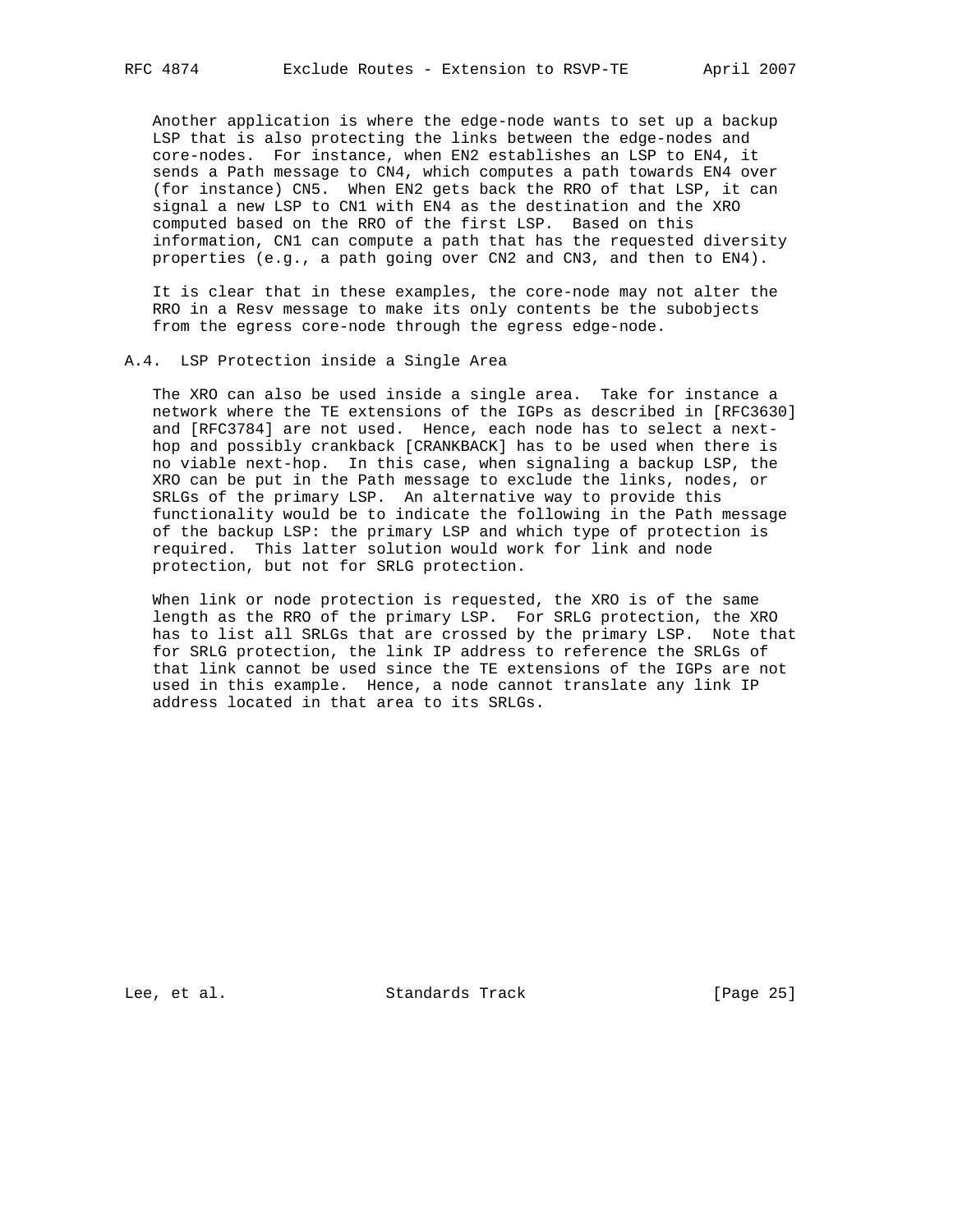Authors' Addresses

 Cheng-Yin Lee EMail: c.yin.lee@gmail.com

 Adrian Farrel Old Dog Consulting Phone: +44 (0) 1978 860944 EMail: adrian@olddog.co.uk

 Stefaan De Cnodder Alcatel-Lucent Copernicuslaan 50 B-2018 Antwerp Belgium Phone: +32 3 240 85 15 EMail: stefaan.de\_cnodder@alcatel-lucent.be

Lee, et al. Standards Track [Page 26]